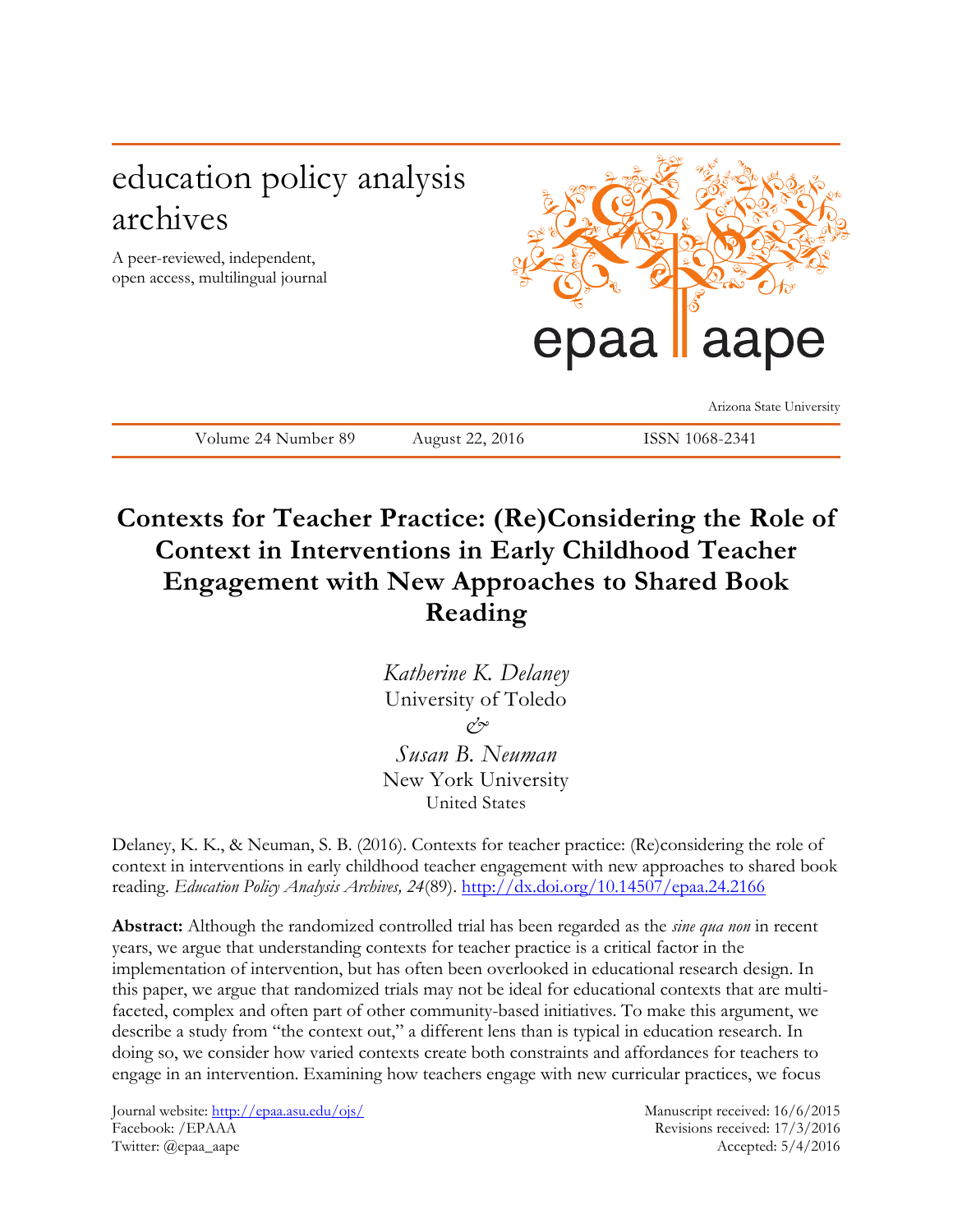closely on five early childhood centers in high poverty neighborhoods, using mixed methods to understand both the influence of the intervention as well as the conditions that either supported or thwarted changes in practice. Our findings suggest that context plays a major role in educational practice, which has important implications for approaches to research in the future. Given this reality, we argue that an understanding of the context in which an intervention takes place must be considered in any calculation of "what works" in classrooms.

**Keywords**: Context, intervention, professional development, randomized controlled trials, early childhood education

#### **Contextos de práctica docente: (re) pensando el papel del contexto en intervenciones con docentes de educación infantil y nuevos enfoques para la lectura compartida**

**Resumen:** Aunque los experimentos controlados aleatorios han sido considerados como condición sine qua non en los últimos años, argumentamos que la comprensión de los contextos de la práctica docente es un factor crítico en la implementación de intervenciones, pero a menudo se han pasado por alto en los diseños de investigación educativa. En este trabajo, argumentamos que los experimentos controlados aleatorios pueden no ser ideales para los contextos educativos que son de facetas múltiples, complejas y con frecuencia parte de otras iniciativas basadas en la comunidad. Para sustentar este argumento, describimos un estudio "fuera de contexto," un objetivo no típico en la investigación en educación. Tenemos en cuenta como contextos variados crean tanto restricciones como posibilidades para que docentes participen en una intervención. Examinamos cómo los docentes se comprometen con nuevas prácticas curriculares, focalizando particularmente en cinco centros para la primera infancia en barrios con altos niveles de pobreza, usando métodos mixtos para entender tanto la influencia de la intervención, así como las condiciones para favorecer o dificultar cambios en las prácticas. Nuestros hallazgos sugieren que el contexto juega un papel importante en la práctica educativa, lo que tiene importantes implicaciones para pensar investigaciones futuras. Dados nuestros resultados argumentamos que la comprensión del contexto en el que se lleva a cabo una intervención debe ser considerada en el cálculo de "lo que funciona" en las aulas.

**Palabras clave:** contexto; intervención; desarrollo profesional; experimentos controlados aleatorios; educación infantil

#### **Contextos da prática docente: (re)pensando o papel do contexto em intervenções com professores da educação infantil e novas abordagens para a leitura compartilhada Resumo:** Apesar de experimentos controlados randomizados foram considerados como condição sine qua non, nos últimos anos, argumentamos que a compreensão dos contextos de prática de ensino é um fator crítico para a implementação de intervenções, mas têm sido muitas vezes negligenciado em projetos de investigação educacional. Neste artigo, argumentamos que os experimentos controlados randomizados podem não ser ideal para contextos educativos que são múltiplos, complexos e muitas vezes parte de outras iniciativas facetas de base comunitária.

Para sustentar esse argumento, descrevemos um estudo "fora de contexto", um objetivo que não é típica na pesquisa em educação. Consideramos como variados contextos criar ambos os constrangimentos e oportunidades para os professores a participar de uma intervenção. Examinamos como os professores se envolver com novas práticas curriculares, com particular incidência em cinco centros para a primeira infância nos bairros com altos níveis de pobreza, uso de métodos mistos para entender tanto a influência da intervenção, bem como as condições para favorecer ou dificultar mudanças as praticas. Nossos resultados sugerem que o contexto desempenha um papel importante na prática educativa, que tem implicações importantes para o futuro pensamento pesquisa. Dadas nossas descobertas sustentamos que a compreensão do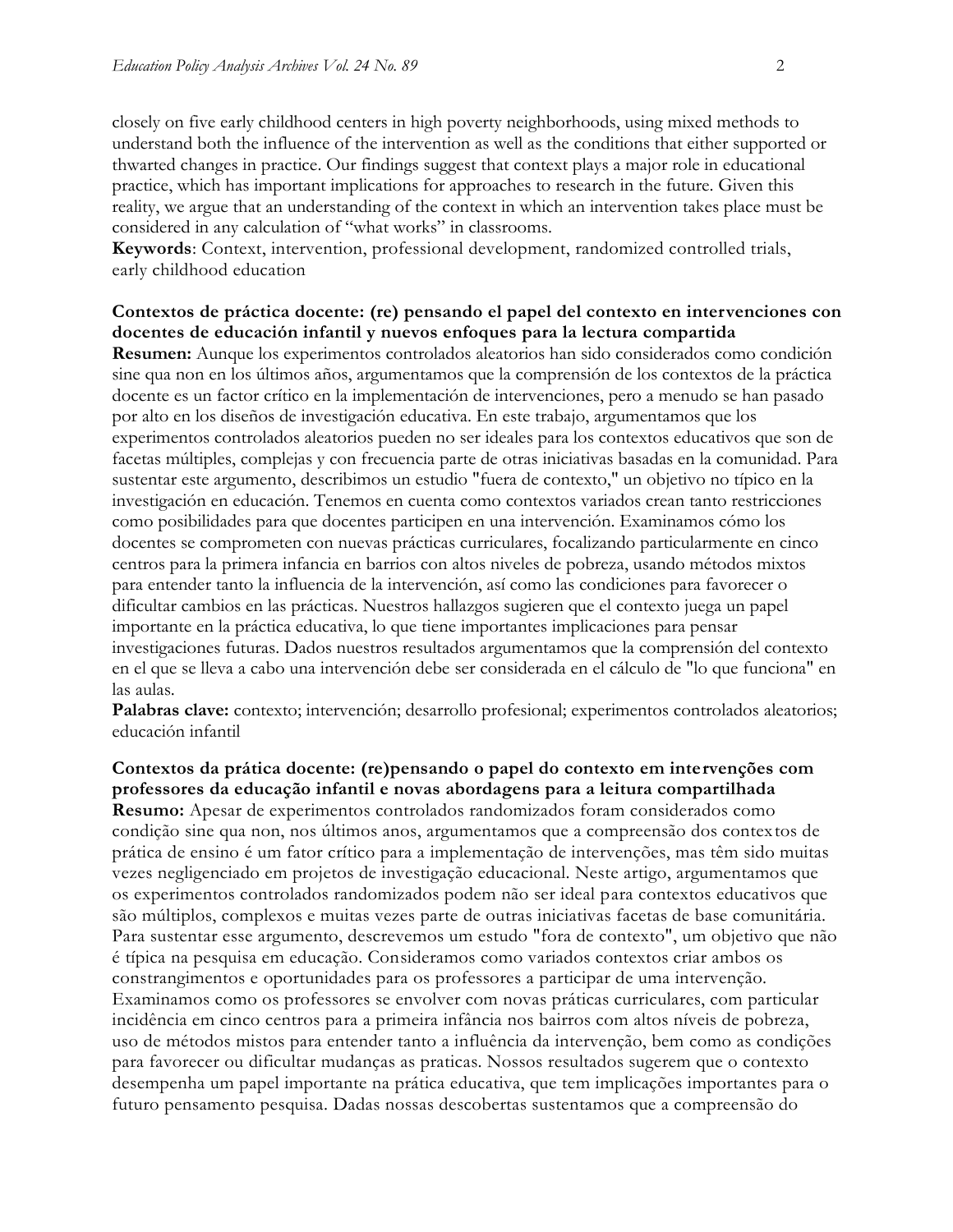contexto em que é realizada uma intervenção deve ser considerado no cálculo do "o que funciona" em sala de aula.

**Palavras-chave:** contexto; intervenção; desenvolvimento profissional; experimentos aleatórios controlados; educação infantil

#### **Introduction**

Since No Child Left Behind, evidence-based practice has emerged as the *sine qua non* to improve how the educational community approaches research, and how this research is translated into meaningful intervention within classrooms. Within this model, randomized controlled trials (RCTs) of specific interventions, from literacy to mathematics to behavior modification, have become the means for determining "what works" in education. As any visit to the What Works Clearinghouse highlights, the list of "what works" has become long over the last decades and far more comprehensive.

Nevertheless, it is questionable whether the implementation of "what works" has led to instructional improvements. In fact, one could argue that we are still no closer to closing the achievement gap than we were some 15 years ago (Reardon, Greenberg, Kalogrides, Shores, & Valentino, 2013). To some educational researchers, the answer to this conundrum is that interventions are not being implemented with fidelity. To others, however, the lack of substantial improvements is not entirely surprising. Practice-based researchers have argued that the dynamic, real-time, real-world life of unique classrooms present a challenge to randomized controlled trials and the implementation of any intervention with so-called fidelity (Erickson, 2014; Schorr, 1997). Rather, classrooms require teachers who are prepared to be nimble, to respond to contextual circumstances and immediate student needs, activities not typically associated with a controlled experimental design where such factors are viewed as extraneous, and subsequently partialed out.

Although the randomized controlled trial is a powerful research design, especially for interventions that are conceptually neat, they may not be ideal for educational contexts that are multi-faceted, complex and are part of other community-based initiatives. Knowing that something *can* work (e.g. RCT), may be fundamentally different from knowing *how* to make it work in diverse contexts. Both understanding the variation in contexts and educational outcomes, and responding effectively to those elements, is at the heart of the goal of improvement science (Bryk, 2016). Given this reality, it may be necessary to broaden our lens to determine what constitutes credible evidence to assess and understand whether, how and why an intervention may or may not achieve its desired results. In short, understanding the context in which an intervention takes place must be considered in any equation of "what works" in classrooms.

In this paper we describe an intervention study from a different lens than is typically reported. Specifically, we propose to look from the classroom out, rather than the intervention in, considering how context creates both constraints and affordances for teachers to engage in practice. We theorize *context* as the social, institutional, political and personal factors that influence teaching and learning. This includes the geographical setting (neighborhood, street, school, and classroom), the institutional norms and district policies which may frame the expectations for teaching and learning, as well as the dynamic interactions within classrooms which help us to understand "the connected whole" in which teachers engage in professional practice (Cole, 1996, p. 135). From this perspective, *contexts for teacher practice* are constituted by dynamic, process-oriented interactions and factors that create constraints and affordances for how teacher teach. Constraints and affordances are attributes, or elements, of each unique context that create and/or limit opportunities for action and activity (Hammond, 2009; Kennewell, 2001).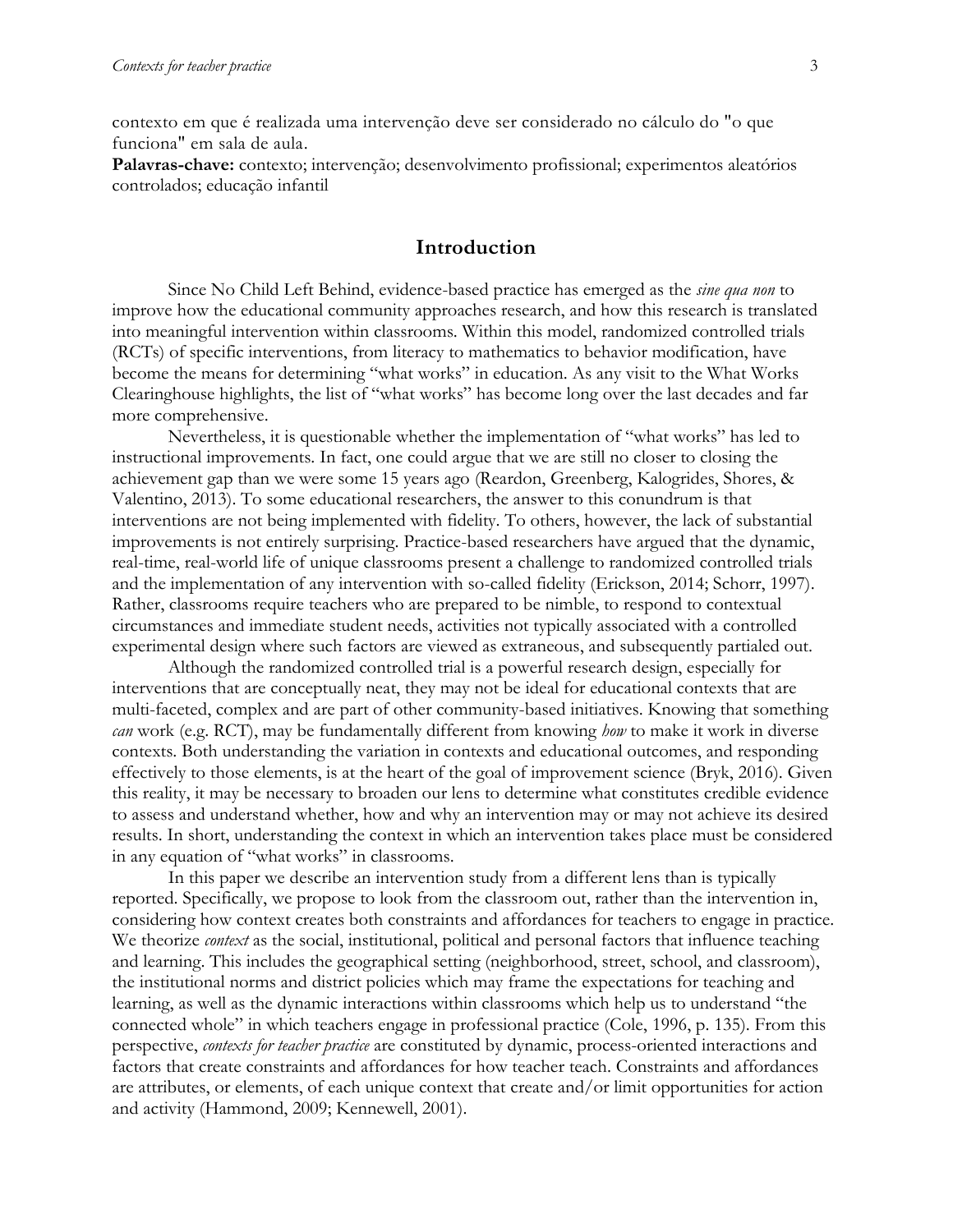Within this framework, we approach an understanding of the work of teachers as they engage with new professional practices within their unique contexts. As Erickson (2014) encourages, this knowledge plays an important role in designing curriculum and professional development that recognizes the complexities of teaching that exist beyond single interactions between teacher and student. Rather than "intervention in" approach, where our interest would be in seeing whether or not teachers implement the interventions with fidelity, our "context out" approach places primary importance on understanding how specific contexts (e.g. physical, social, institutional, political) for teacher practice are comprised and influence the potential uses of evidence-based practices. It may also suggest additional factors to consider in designing and implementing interventions under varying contextual conditions.

#### **Background and Policy Context**

Our work began with a rather typical scenario in educational research. Responding to a request for proposals, the second author received a grant in 2013 targeted to improving early literacy development for preschoolers in the highest poverty neighborhoods in New York City (Neuman, 2013). The project was designed to implement the *Books Aloud!* program, a well-researched early literacy initiative between libraries and early childhood centers (Neuman, 1999) by creating a more integral connection between the school library in five child care centers (described below in greater detail).

We invited four child-care centers, and one Head Start to participate in the project (see Tables 1 and 2). Each of these centers satisfied the criteria stipulated by the grant: they resided in the most severely economically depressed area of New York City; they included a small, but generally under-utilized library; and they served children, ages 3 through 5 who were eligible for free and reduced lunch. Because we were providing resources including additions to the library, we were able to quickly recruit administrators to agree to our intervention and data collection efforts across the five centers.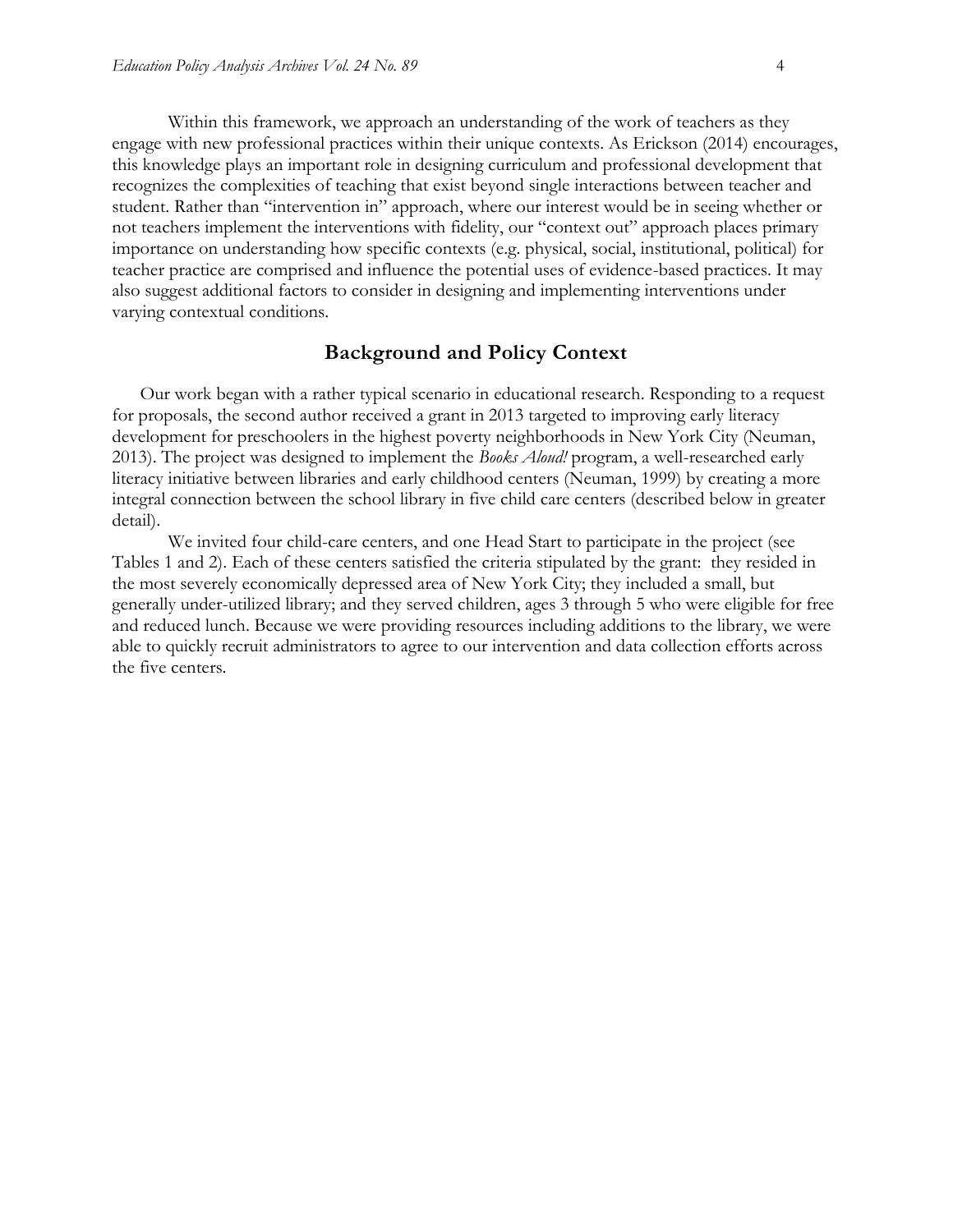| Table 1 |                               |  |
|---------|-------------------------------|--|
|         | Site and Neighborhood Demogra |  |

| Site and Neighborhood Demographics                    |                     |                        |                     |                      |                           |
|-------------------------------------------------------|---------------------|------------------------|---------------------|----------------------|---------------------------|
| Site                                                  | Mitchell            | Mapledale              | Grove Hill          | Shadyside            | Guardian<br>Head Start    |
| <b>NAEYC</b><br>Accredited                            | $\overline{N}$      | Yes                    | No                  | Yes                  | No                        |
| Type of Program                                       | CBO<br>Preschool    | CBO<br><b>UPK</b>      | CBO<br>Preschool    | CBO<br><b>UPK</b>    | Head Start<br><b>UPK</b>  |
| Number of Preschool<br>Classrooms                     | $\overline{2}$      | 3                      | $\overline{2}$      | $\overline{c}$       | $\overline{4}$            |
| <b>Total Preschool</b><br>Enrollment                  | 21                  | 58                     | 30                  | 33                   | 71                        |
| Oversight Agency                                      | EarlyLearn          | EarlyLearn/<br>State   | EarlyLearn          | EarlyLearn/<br>State | EarlyLearn/<br>Head Start |
| Funding/<br>Accountability<br>Mechanisms              | City                | City/State             | City                | City/State           | City/State/<br>Federal    |
| % of Students<br>Qualifying for<br>Free/Reduced Lunch | 100%                | 97%                    | 100%                | 100%                 | 100%                      |
| Number of Children<br>in Participating<br>Classroom   | 14                  | 17                     | 15                  | 17                   | 16                        |
| Mean Age (Yrs)                                        | 3.54                | 4.48                   | 3.64                | 4.45                 | 4.51                      |
| Ethnicity<br>(Neighborhood)                           | $67\%$ AA/<br>31% H | $15\%$ AA/<br>$68\%$ H | $63\%$ AA/<br>34% H | $42\%$ AA/<br>53% H  | $75\%$ AA/<br>19% H       |
| Household Poverty<br>Rates<br>(Neighborhood)          | 45.2%               | 37.2%                  | 55.3%               | 45.2%                | 37.2%                     |

*Note:* All names for sites and persons are pseudonyms. Neighborhood level data obtained from 2013 Census.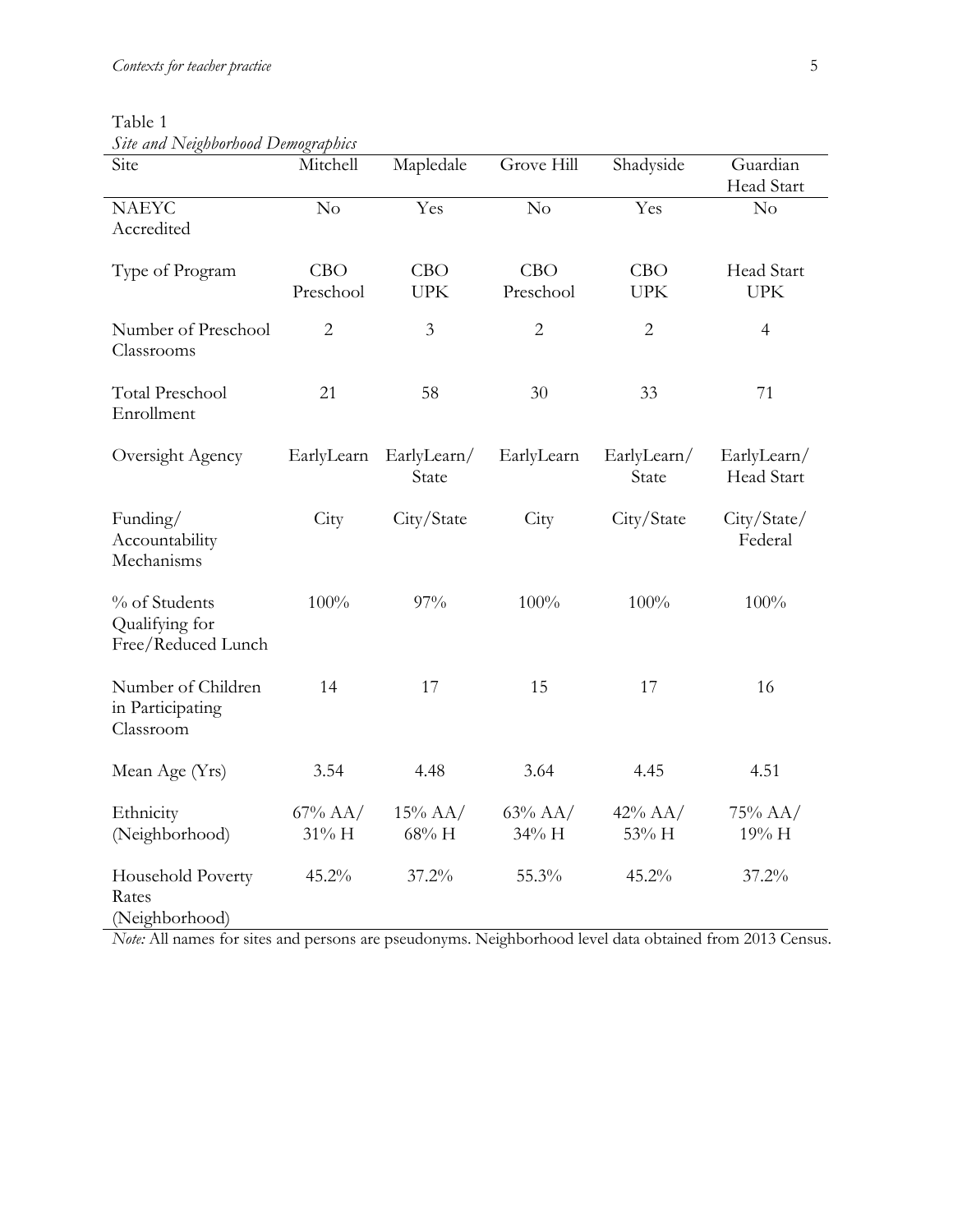|                        | Mitchell   | Mapledale  | Grove Hill          | Shadyside          | Guardian<br>Head Start |
|------------------------|------------|------------|---------------------|--------------------|------------------------|
| Name                   | Damien     | Maya       | Lisa                | Maria              | Ms. Fordham            |
| Gender                 | М          | F          | F                   | F                  | F                      |
| Age                    | $25 - 34$  | $25 - 34$  | 35-44               | $25 - 34$          | 45-54                  |
| Race/Ethnicity         | White      | Latina     | African<br>American | Latina             | African<br>American    |
| <b>Education Level</b> | BA         | BA         | МA                  | BA                 | МA                     |
| Years Teaching         | $<$ 5      | $6-10$     | $16 - 20$           | $<$ 5              | $16 - 20$              |
| Degree Area            | Elementary | Elementary | Early<br>Childhood  | Early<br>Childhood | Early<br>Childhood     |

Table 2 *Participating Teacher Demographics*

*Note:* All names for sites and persons are pseudonyms.

#### **The Centers**

The participating centers came from different small-sized communities in the county and represented Community-based Organizations (CBO), organizations funded through the Administration of Children's Services. Typical of early childhood programs, centers also received a patchwork of funding from other sources, including "universal prekindergarten" school-district funding and federal dollars (Early Head Start; Head Start).

Starting in 2012, however, as part of a city-wide quality improvement system, then Mayor Bloomberg created EarlyLearnNYC, a \$486-million dollar initiative designed to merge these funding streams and raise the quality of child care services. EarlyLearnNYC also attempted to improve the coverage of care across the city by shifting the supply of contracted slots to neighborhoods that needed them the most (Hurley, Kramer, Rosenbaum, & Miller, 2014). Nevertheless, in the course of trying to cut bureaucratic red tape and reduce barriers, these policy reforms created new ones. For example, in bringing about sweeping changes to the contracted childcare systems, many longstanding childcare programs lost contracts, while other received funding to service neighborhoods where they had little or no history (Hurley et al., 2014). Dozens of programs were eliminated, and thousands of publicly funded childcare seats went unused.

Our childcare sites existed in the midst of this policy shift. Three of our centers, Mitchell, Grove Hill, and Shadyside, were nestled within large high-rise public housing complexes and went from small to smaller during the project, teetering on the edge of financial collapse and no longer able to even adequately fill two classrooms of preschoolers. Mapledale, on the other hand, aided by a savvy administrator and grant-writer, was able to survive through outside funds. Only Guardian Head Start, located between two public housing towers, remained unscathed through the transition, although it was re-competing for its contract under Head Start reauthorization.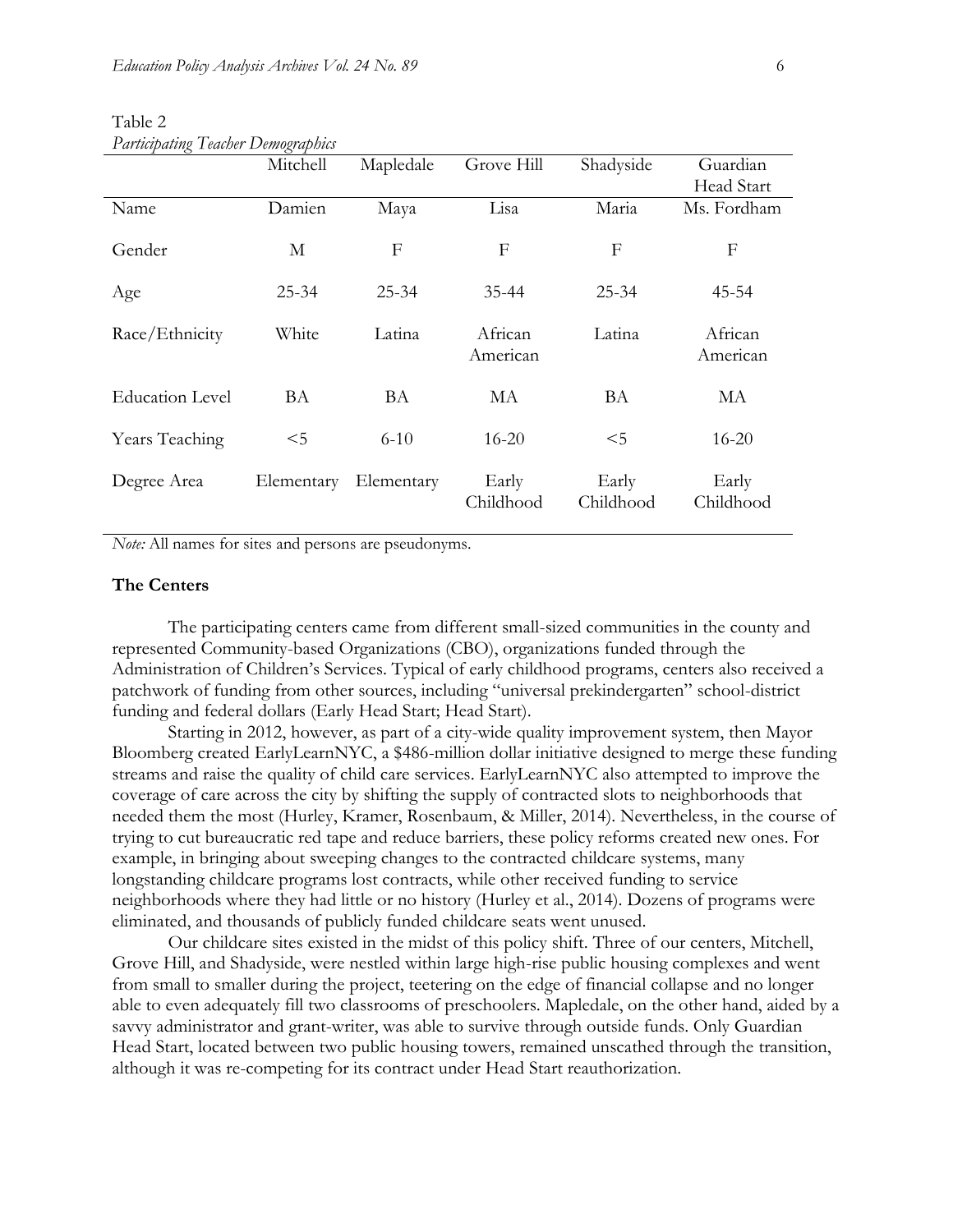In addition to these policy changes each site had multiple and varied accountability expectations. For example, two of the centers were accredited by the National Association for the Education of Young Children (NAEYC), and subject to their standards, teacher-child ratios, and developmentally appropriate practices. Head Start, on the other hand, has its own Head Start Outcomes Framework, recently revised (2012) that included descriptions of three new domains for learning and guidelines for bring additional attention to school readiness. The funds devoted to the Universal PreK program were accompanied by new guidelines for meeting the Common Core State Standards for 4-year olds.

All of these changes occurred to a workforce that was minimally paid (average salary \$35,000), and in many cases, overworked (8-hour days, with 2 weeks of vacation yearly). Several teachers had their masters' degrees in early childhood (23%); 46% had their bachelor's degrees, and 31% had high school diplomas and above (see Table 2). According to the teachers, none had received professional development related to any of these changes in guidelines and standards for EarlyLearnNYC, NAEYC accreditation, Universal Pre-K, or Head Start re-competition. These were the settings for our intervention.

#### **The Critical Nature of Context**

Although many researchers have begun to turn their attention to the role of understanding local contexts, it rarely has made its way into our research designs. Nevertheless, there is growing evidence that the contexts in which teachers teach including the policy context, the provisions made for conveying changes in policy through professional development, and support from leadership has a great deal to do with their ability to create high quality environments for their students (Dennis & O'Connor, 2012).

Too often, unfortunately, conceptions of *context* are limited to specific physical or geographic settings, such as a neighborhood or a specific school. However, the physical site and geographical location of a classroom are but two elements of the *context* in which teachers engage with their professional work. Instead of asking "what" is the context?, Erickson & Schultz (1977) argue it is better to ask, "when is a context?" This approach pushes towards a dynamic understanding of context that considers how the interaction between sites of action, people and processes create spaces that influence how teachers practice. From this perspective, context is constituted by the interactions within (and across) physical spaces, rather than by that space or setting alone (Rogoff, 1990).

As such, the contexts in which teachers practice must be taken into account when we consider new approaches to teaching. For early childhood settings, in particular, where policies such as financing, licensure, and eligibility of services are tightly bounded to the preschool experiences of young children, it seems especially imperative to understand how context interacts with the complex realities of changes in practice (Graue & Ryan, 2009). To better understand this "context out" approach, we examined our own intervention from within the classroom to ask:

- How do contexts provide for and/or limit opportunities for teachers to engage with new approaches to pedagogy?
- In what ways do changes in policy and institutional contexts affect teacher practices?
- Given the influence of various context-related factors, what implications might this have for designing intervention research?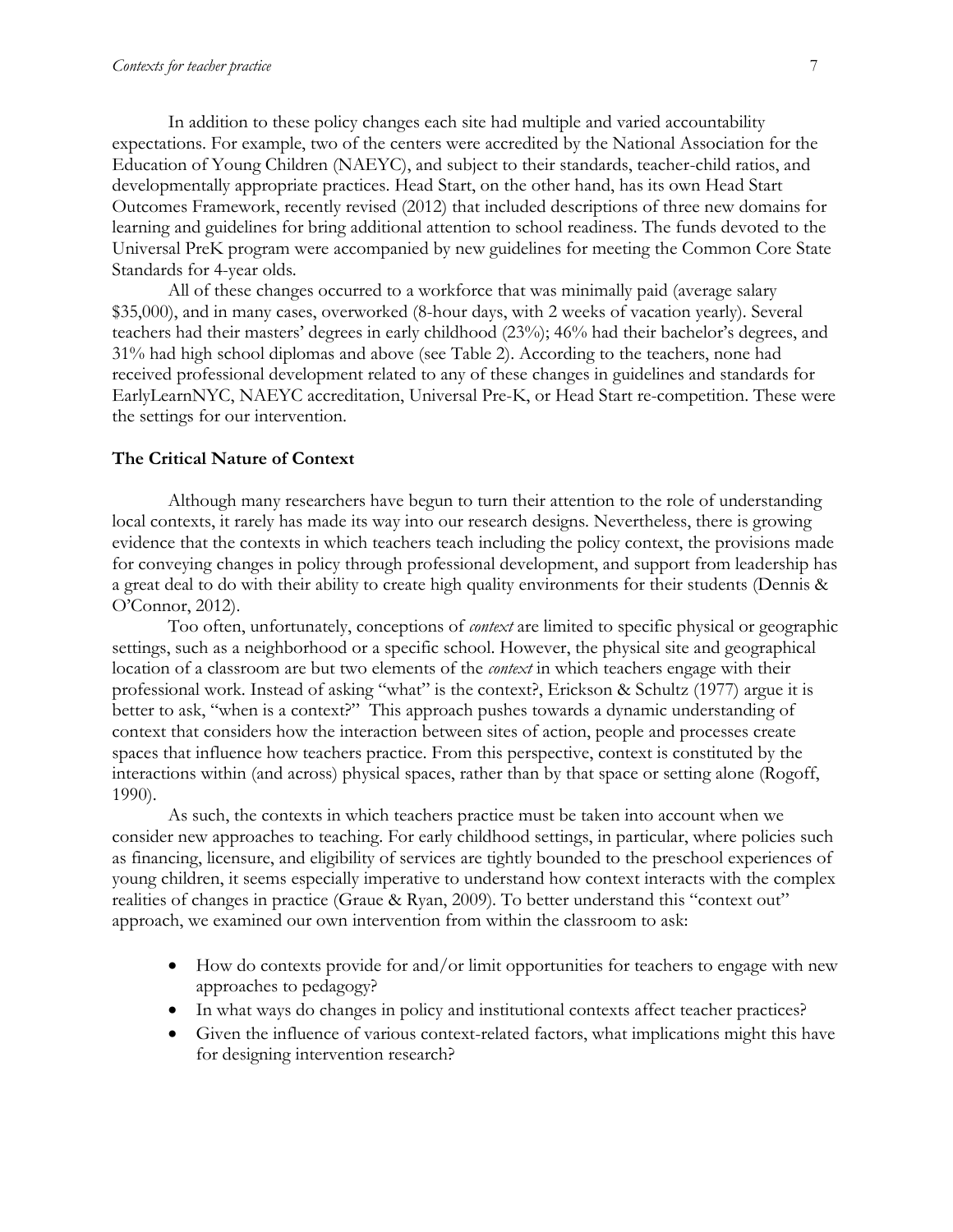#### **Method**

#### **Research Design**

Educational programs are implemented in real world contexts, with characteristics that are both unique to a particular context, as well as those that are shared across contexts (Klingner & Boardman, 2011). To provide for the most robust analysis, therefore, we addressed these important questions using a mixed methods design. Given the uniqueness of each center, we theorized that a single-case design approach might provide us with formative information for examining the potential changes in classroom practice. Single-case research typically has an applied focus, often used in novel approaches in unique settings (Neuman & McCormick, 1995). In this case, we used an A-B-A-B time-series withdrawal design, where A is baseline (or business-as-usual), and B is the intervention (Kratochwill et al, 2010). Single-case design can bypass an error often found in group comparison studies because each case serves as its own control. The underlying principle is that if an intervention is effective, it should be possible to visually see a change in the dependent variable from the period prior to intervention (i.e., baseline) to the period during and after the intervention. In our case, we quantified the number of utterance level exchanges as our dependent variable between participating children and teachers in each class during shared book reading. Prior to starting the intervention and during the intervention itself, we continued to measure the number of exchanges at regular time intervals. Repeated measurement taken at baseline and intervention reduces several threats to internal validity, such as maturation and instrumentation, and statistical regression because patterns illustrative of these problems would have been recognized at baseline when stabilization was established.

We began our study by walking the neighborhoods surrounding our centers to get a sense of the community and the local resources that might be available to children and their families. For example, we identified the proximity to the public library, and whether or not one could walk easily to access its literacy resources, the availability of cable or broadband access for the local community, of bookstores, newsstands, and so forth. Our goal was to gather various forms of qualitative information that would allow us to better understand how these factors might create affordances and constraints for literacy development.

We then looked within each center site to better understand how the library within the center was used (or not); the teachers' use of these and other literacy resources within their classroom environments, and their curriculum planning and development. We visited classrooms to examine resources and to observe classroom routines. Given that all the centers reported using the same curriculum (e.g. Creative Curriculum), we conducted informal classroom observations to get a sense of how, and in what ways the existing curriculum was used.

Finally, to examine the social validity of the intervention (Wolf, 1978), we conducted interviews with teachers. Together, these mixed methods provided us with multiple approaches and lenses to address our research questions.

#### **The Intervention**

The *Books Aloud* intervention was an adapted version of a highly successful early literacy intervention to promote shared book reading in preschools (Neuman, 1999). *Books Aloud* was designed to better integrate library services by: i) creating a lending library of high quality books; (ii) providing training to teachers, school leaders, and paraprofessionals on research-based early literacy activities through 10 text-sets using narrative nonfiction and information text; (iii) engaging parents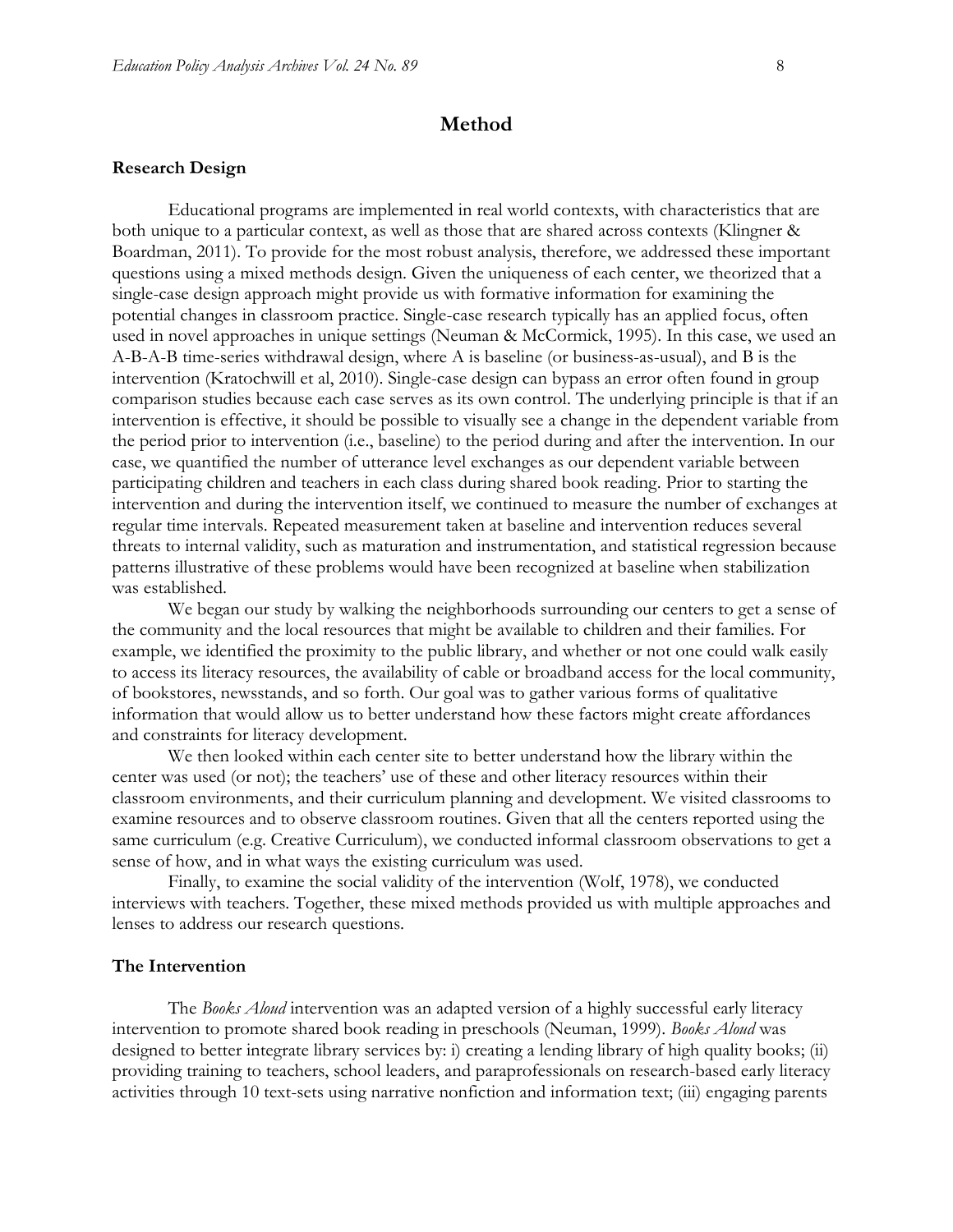in reading to their child through a build-a-home library program; and (iv) improving children's oral language skills and academic vocabulary (e.g. critical to understanding concepts and content in subject areas) as measured by curriculum-based assessments and standardized assessments in receptive and expressive language.

In particular, the text sets were targeted to topics identified in the school district's effort to align all curricular materials with the Common Core in preschool. Such topics included the human body, healthy foods, and other topics related to living things. Each text set included five books, carefully organized to introduce children to multiple genre: rhyming books, narrative nonfiction, and information books. Accompanying each text set were lesson plans, designed to scaffold and support teachers as they engaged the children in conversation during each read aloud. Lessons included the 'gradual release of control' starting with call and response interactions that then lead to more openended exchanges. Each lesson plan included educative materials for the teachers, such as a definition of keywords and concepts, language tips, and strategies for 'what to look for' in gauging the children's responses (Neuman, Pinkham, & Kaefer, 2015).

Teachers were encouraged to use the materials during whole group, shared-book reading during morning meeting time, two to three times weekly for approximately 15-minutes. The goal was to enhance the frequency and quality of teacher-child interactions in texts that represented multiple genre and increasing levels of textual complexity.

#### **Participants**

With the permission of the administrator at each site, our next step was to select a volunteer teacher to pilot our instructional materials. Our purpose was to observe the potential of our intervention for enhancing the number of quality language interactions in classrooms during shared book reading events. Furthermore, we wanted to engage each teacher as an active participant in the research, having him or her give us feedback on the materials' usefulness for their children's needs. These teachers received a 2-hour, one-on-one training session prior to enacting the program, and ongoing support throughout the project based on their requests for support.

#### **Procedures**

We devised an observational tool (known as PRINT!) to examine how our text set lessons and materials might change the quality of the interactions within classrooms. Based on our previous research, our presumption was that lesson plans with suggestions for engaging children in conversations around books would promote more talk than we had observed in classrooms. The measure was designed to capture the number of cognitively challenging, interaction-based utterances during the shared book reading time based on previous research (Bova, 2011; Pollard-Durodola et al., 2011). These types of utterances included information-seeking and open-ended questions, defining word meanings, connecting words and concepts and labeling.

Nevertheless, in our initial piloting of the measure, we observed only a limited number of interactions that could be easily identified as cognitively challenging. Consequently, we decided to focus on the frequency of conversational turns (e.g. teacher query-child response, as well as the other way around), assuming that increases in the number of turns might provide an initial indicator of an enhanced language environment in the classroom.

We then held a day-long training session with research assistants to develop consistency in our coding of interactions. Following training, research assistants were given five videos to code independently. Inter-rater reliability determined by Cronbach's alpha was .90.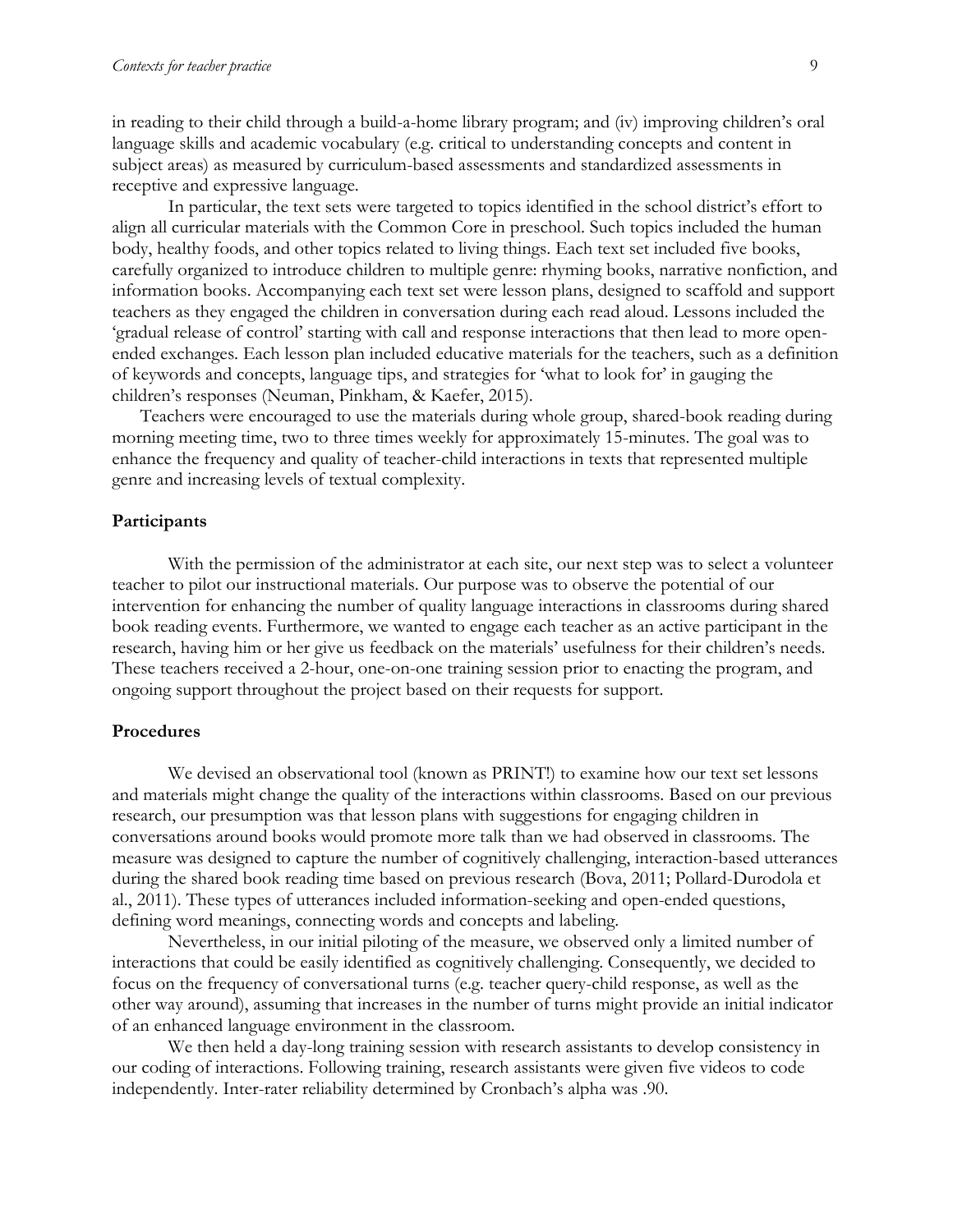After training observers and reaching reliability, we began the first phase of the A-B-A-B design. In this design type, a non-treatment phase is initiated until the behavior in question demonstrates stability. During this phase we established baseline by recording the number of teacher-child interactions during the business-as-usual storybook reading using the classroom discourse as our single unit (e.g. instead of the individual). Once this baseline (A) was established, we began our first text set. During this time, observers visited each classroom twice a week and recorded the number of interactions for the text set book reading (B) over a 2-week period. Following this period, teachers then returned to their traditional storybook reading activity, using books of their own choosing (A). In this manner, we withdrew the intervention with the assumption that the interactional behaviors would return to baseline. Therefore, our approach was to vary the experimental condition every two weeks, with teachers engaged in storybook reading in a businessas usual manner (A) for 2-weeks, followed by our *Books Aloud* text set approach (B) over the next 2 weeks. Throughout the experimental period, research assistants conducted observations twice per week. We randomly videotaped sessions at each site, and had other qualified observers code them to determine reliability. Reliability was high, estimated over .95.

At the mid-point of the experiment, we conducted a fidelity checklist. Using an adapted form from our previous project (Neuman, Pinkham, & Kaefer, 2015), we examined the fidelity to the lesson plan (e.g. setting a purpose for reading; introducing vocabulary; engaging children in open-ended responses; discussion) using a six-item, four-point Likert-type scale ranging from 1 (low-fidelity) to 4 (high-fidelity). Teachers varied in their enactment of the intervention (as we will describe below), from a low of 33% adherence to the lesson to a high of 90%.

Towards the end of the year, we engaged in hour-long conversational interviews with teachers to examine the social validity of our intervention (Wolf, 1978). Specifically, we asked them to discuss the intervention, to describe some of the challenges that might have influenced their levels of engagement in the project, and to inform us about the kinds of policy shifts that might affect their day-to-day activities. We also conducted final interviews with each site director to better understand their insights on our project and their teachers' engagement with our intervention.

#### **Analytic Strategy**

Our context-out strategy began with the classroom. Using each classroom as a single-case, we graphed the total number of conversational turns at baseline then during the intervention, followed by a return to baseline once it was absent. These graphs provided an important lens to understand which teachers appeared to take up and engage with the intervention, as well as which did not. We then used visual inspection to examine the effectiveness of our intervention. With an A-B-A-B design, we would expect increases in teacher-child interactions during the intervention phases of the experiment (B) compared to the business-as-usual instruction (A). Next, to better understand how and why certain teachers were able to engage with our intervention, we created qualitative case summaries (Stake, 1995) of each classroom as a nested site of teacher practice within a childcare center, a broader neighborhood community and a larger policy and accountability framework. In these case summaries, we aimed to capture the dynamic factors of each site that constituted contexts for teachers' practice from the interactions between teachers, directors, sites, and policies.

Using Dedoose as an analytical tool, we joined our interviews, photographs of the neighborhoods, centers and sites, and video observations to the case summaries to create sets of data for each case. Coding within and between these sets, we worked to understand and identify both case specific and cross-case themes that influenced how our teachers engaged with the shared book reading curriculum. From this process, we wrote a case study memo for each site that reflected the context dynamics at play within each classroom, as well as larger themes at play across these sites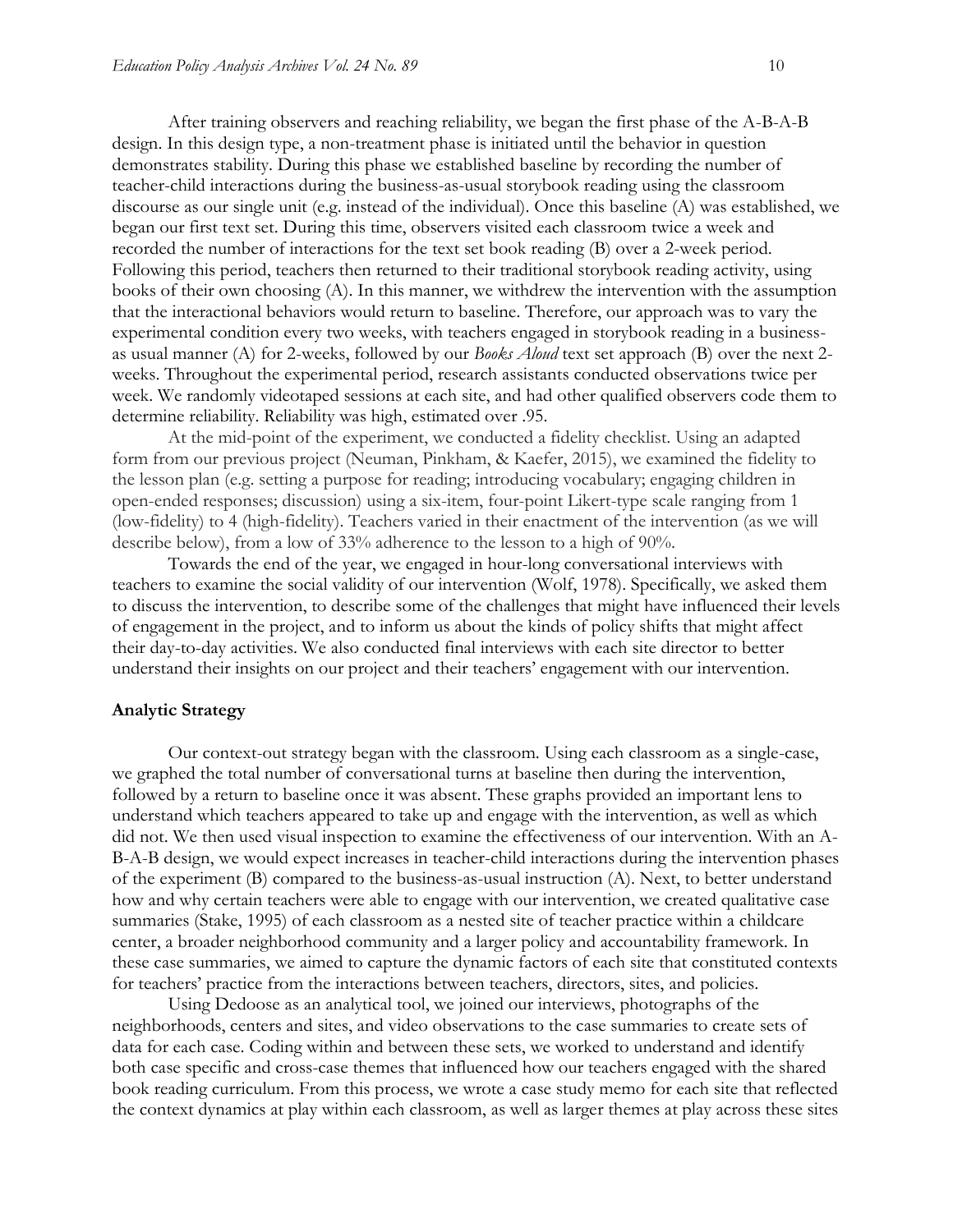(Saldana, 2009, 2012). These memos became sites of further meaning-making, and allowed us to begin to see connections across the sites in terms of constraints and affordances for teacher engagement, the role of policy shifts on daily practice, as well as how varying dynamics within the contexts of their practice influenced the ways in which teachers used the intervention.

### **Results**

#### **The Effectiveness of the Intervention**

As shown in Figure 1, two of the classrooms showed some evidence of an increase in conversational turns resulting from the intervention. The teachers at Mapledale, and to a lesser extent, Mitchell both engaged in more teacher-child interactions during shared book reading when using the text-sets than not. During the final text set, however, there seemed to be some intervention fatigue with conversational turns essentially flat compared to business-as-usual.



*Figure 1.* PRINT! Data from Mapledale and Mitchell

At our other three sites – Shadyside, Grove Hill and Guardian Head Start – the graphs suggest little change over the course of the intervention, as shown in Figure 2. With the exception of the second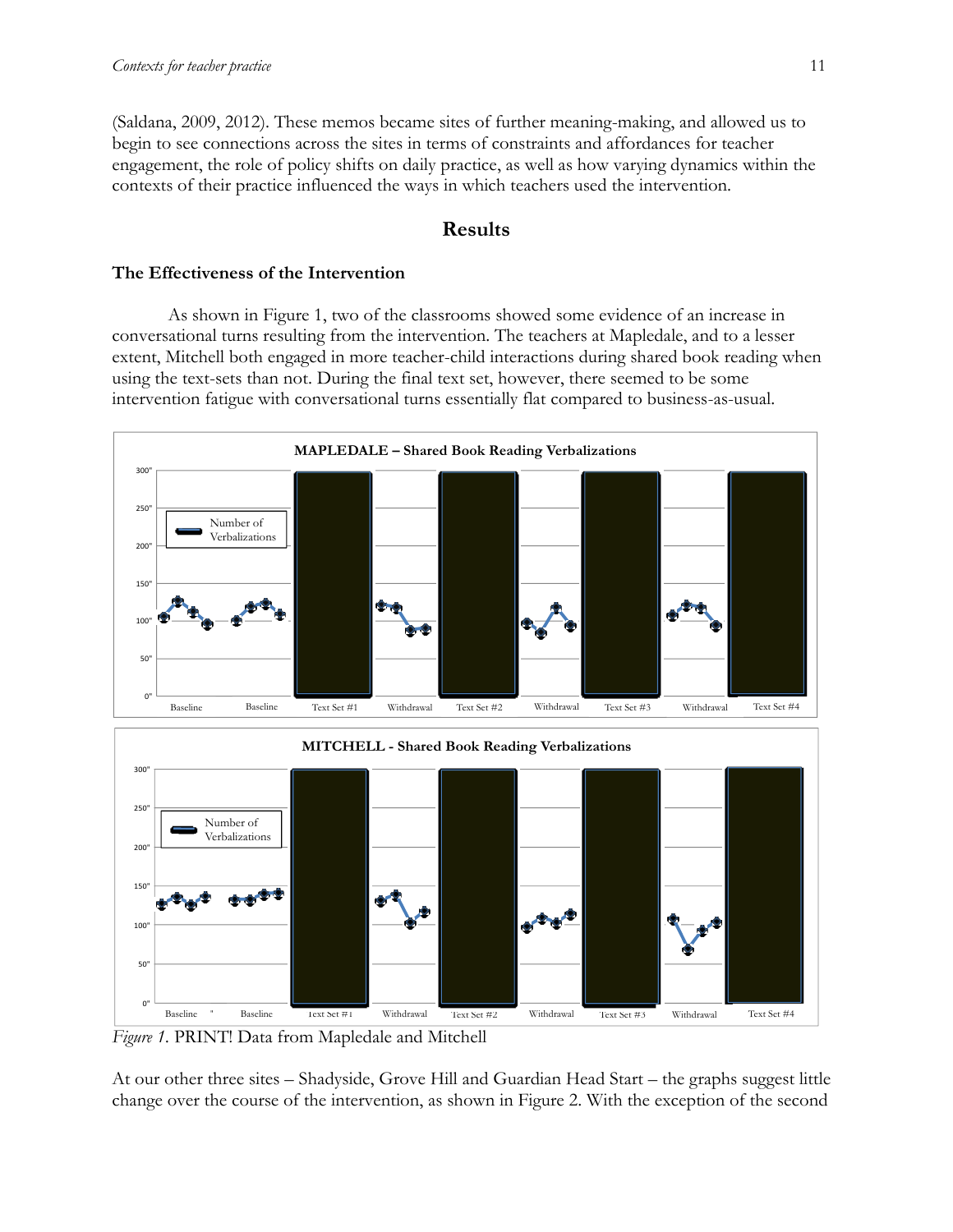

*Figure 2.* PRINT! Data from Guardian Head Start, Shadyside and Grove Hill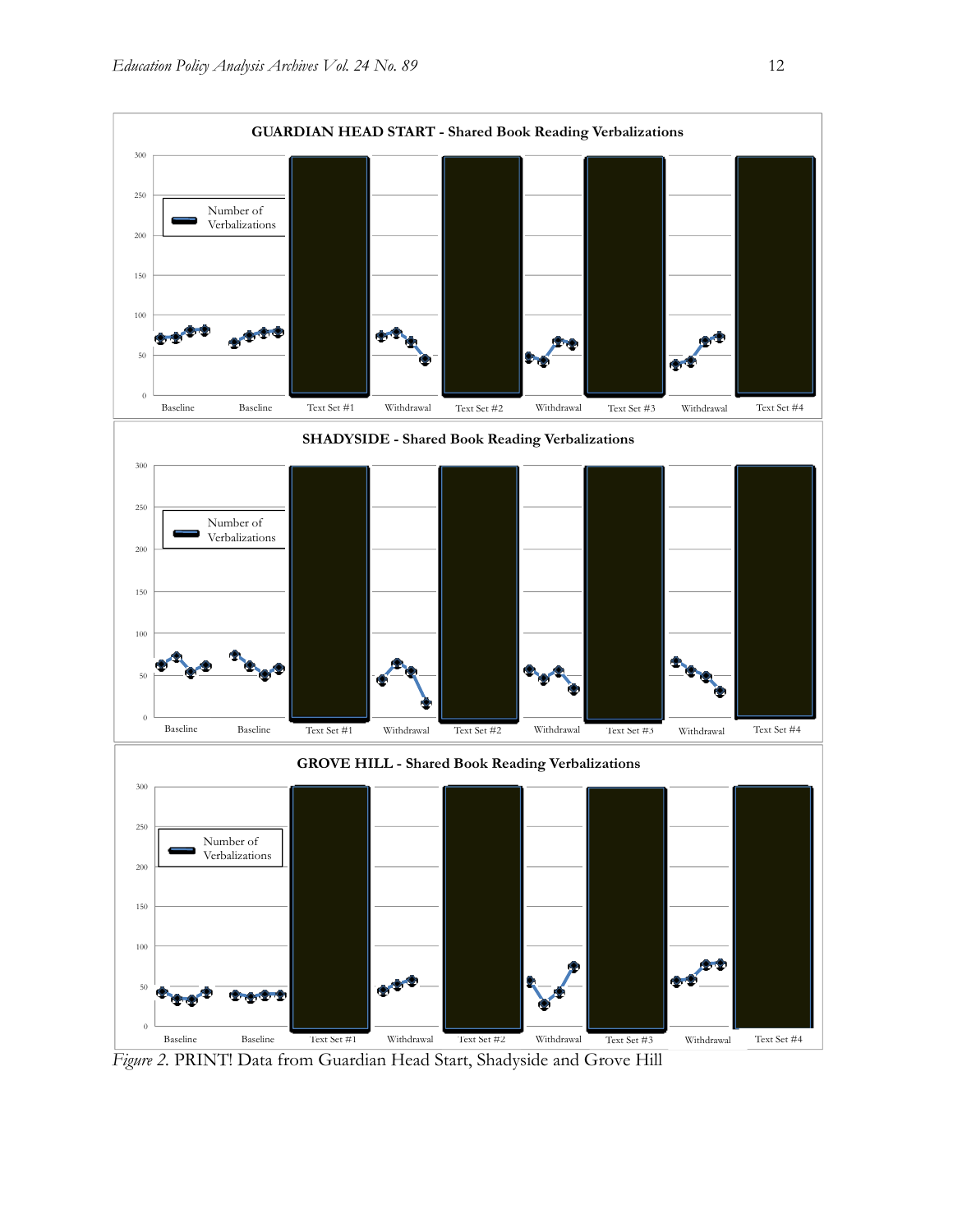text set at Grove Hill, there were few increases in the number of interactions between the children and teachers during the intervention period. These results were consistent with our analysis of the fidelity to implementation checklist. For example, none of these teachers were inclined to use or refer to the lesson plans provided, or to ask open-end questions. In these cases, the intervention did not appear to influence how teachers interacted with children and vice versa. Neither the multiple genre nor the suggested prompts to engage children more fully in the texts seemed to affect how teachers and children interacted in these shared book readings.

These results highlight the potential dissimilarities among participants within intervention research, but once again, do not provide insights into why such differences occur. Within our intervention study, we began to look more closely at the dynamic contexts for teachers' practice through the analysis of our qualitative data. In other words, instead of merely noting a *failure to implement with fidelity*, we sought to understand the reasons for the lack of implementation. Using evidence from these analyses, we next examined the potential constraints and affordances that may have influenced teacher engagement in our intervention.

#### **Constraints and Affordances**

Our qualitative analysis provided an important lens for understanding the contextual factors that might have influenced teacher engagement. Each center was grappling with policy and institutional changes emerging from EarlyLearnNYC, although in different ways and with different degrees of success. As shown in Tables 3 and 4, all of our sites had different combinations of constraints and affordances that reflect different leadership styles, the influence of different policies, community dynamics and varied resources.

| Conservents |                           |          |                   |              |
|-------------|---------------------------|----------|-------------------|--------------|
|             | Rising Accountability     | Shifting | Site Instability  | Shifting     |
|             | Requirements/Reformulated | Policy   | (Low Enrollment & | Demographics |
|             | Reimbursements            | Context  | Teacher/Staff     |              |
|             |                           |          | Turnover)         |              |
|             |                           |          |                   |              |
| Mitchell    | X                         | X        |                   |              |
|             |                           |          |                   |              |
| Mapledale   | X                         | X        |                   |              |
|             |                           |          |                   |              |
| Grove Hill  | X                         | X        | X                 | X            |
|             |                           |          |                   |              |
| Shadyside   | X                         | X        | Χ                 | Χ            |
|             |                           |          |                   |              |
| Guardian    | X                         | X        |                   |              |
| Head Start  |                           |          |                   |              |

Table 3 *Constraints*

**Constraints.** Our observations revealed a number of constraints in the enactment of the intervention.

*Shifting Policy Contexts*. The paramount constraint was the shifting policy context, specifically, the city-wide EarlyLearnNYC. Along with new funding requirements, the policy also implemented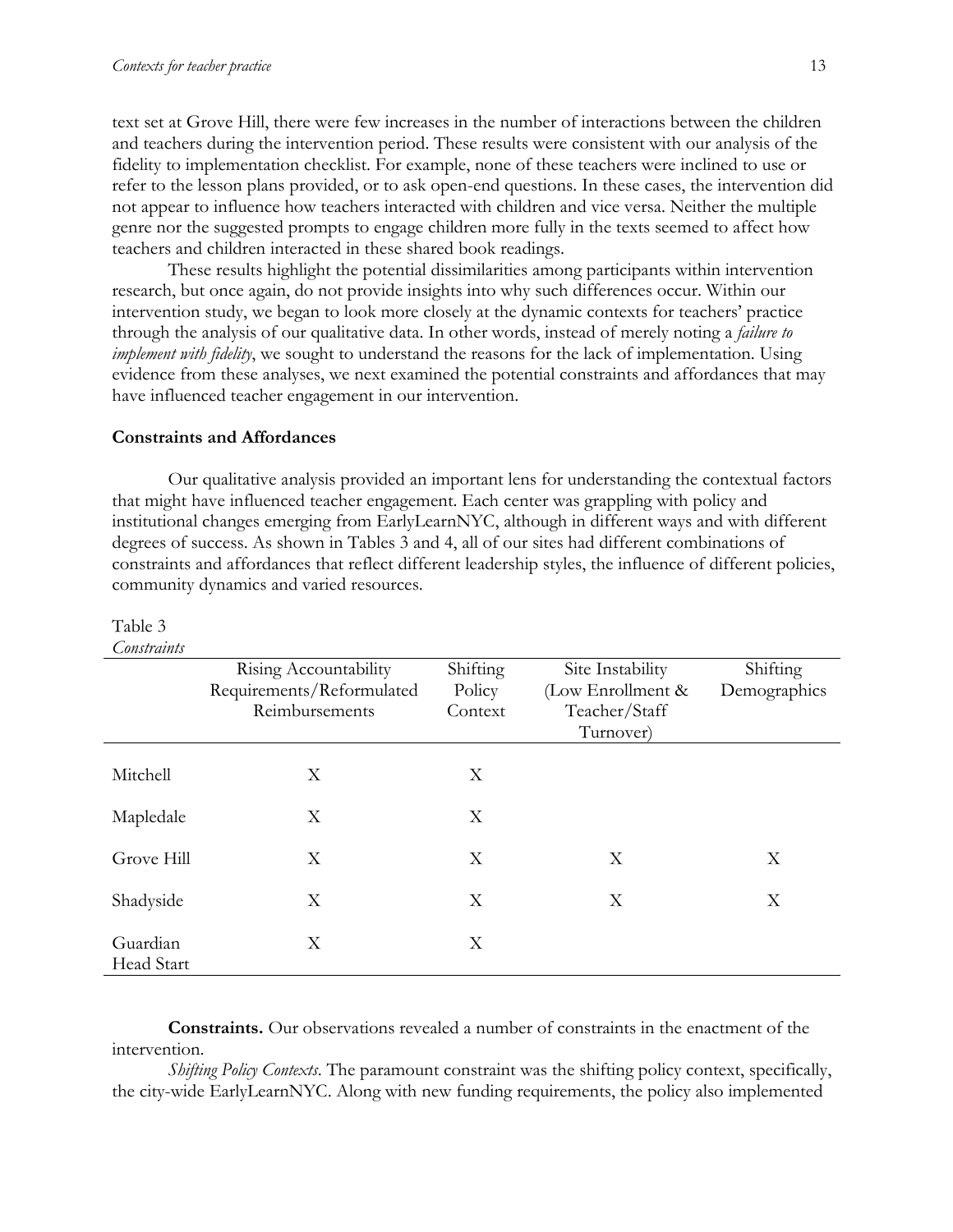new accountability measures aimed at improving the quality of care and learning of children in these sites. Consequently, the directors and teachers were focused on understanding and implementing these new requirements. Similarly, the policy context for Head Start was shifting, framed by the new model instituted under the Head Start Act of 2007 that required Head Start programs to re-compete every five years for continued funding. In addition, all five sites were newly funded under the new Universal Pre-K (UPK) program, and those classrooms had additional requirements and supervision. Together, these policies (some of which were still in formulation) created confusion and uncertainty among directors and teachers regarding standards, requirements and programs.

*Rising Accountability Requirements and Reformulated Reimbursements.* Relatedly, under the new EarlyLearnNYC policy, there were new requirements for paperwork, and missed deadlines with consequences that varied by site (see Table 3). Throughout our project, teachers and site leaders repeatedly noted how the increasing accountability requirements influenced their days, shifting their work from teaching to paperwork. According to Richard, the director at Mapledale, "Our teachers have so many responsibilities beyond teaching. Like the assessments, and showing how they are meeting standards for the Department of Education, or EarlyLearnNYC standards. It's a lot of work to protect their time to actually let them teach."

Four of our centers had multiple layers of accountability. In addition to the NYC requirements, two of our sites were accredited by the National Association of Early Childhood (NAEYC) with its accompanying requirements and standards. At these sites, researchers observed children's writing and/or drawing work posted on bulletin boards with distinct sets of standards labeled on the object, each attesting to the multiple standards teachers were working under. As one teacher told us, "It wasn't easy to link your intervention to all the different standards I'm required to teach. Sometimes all I dream about are standards." Or in the case of Ms. Fordham at Guardian Head Start "My lessons are due on Thursdays, and I have to tell Anita (site director) what I am teaching and why from the standards, three kinds of standards, and then be able to show her when she comes to watch me."

Under the new reformulation of reimbursements, monies now were to follow the child. Two of our centers (Shadyside and Grove Hill) were especially affected; when children left the program classrooms, so did their funds, with the result that there were fewer funds to support a full-time teacher. As of the end of 2014, EarlyLearnNYC led to the closure of nearly 50 centers due to inability to support enough classrooms to make the site financially viable (Hurley et al., 2014).

*Site Instability*. Changes in enrollment had visible ripple effects on teacher assignment and the stability of instruction. Classrooms were closed; teaching assistants and teachers were required to move into different classrooms to deal with fluctuating populations of children. In two sites, participating teachers were new to teaching preschoolers, having been Infant/Toddler teachers the previous year. Staffing instability from declining enrollment also affected the families in the neighborhood. Directors had to turn away interested families because there was neither enough children to fill a classroom nor available space to add new children to existing classrooms.

As student enrollment declined, staff were laid off and overall working conditions worsened. At Grove Hill, assistant teachers threatened to quit. At Shadyside, new assistants came and went, leaving our participating teacher, Maria, constantly negotiating for more support in her classroom. Planned projects and activities (even field trips) were cancelled or delayed due to a lack of support staff. The staff turnover left little time to prepare for our intervention.

*Shifting Community Demographics.* At Grove Hill and Shadyside, shifting community demographics also affected enrollment. Gentrification across Brooklyn had greatly altered the fabric of the neighborhood, displacing working-class African American families who had lived there for generations. As Lisa, our teacher at Grove Hill noted, "These families were like a backbone here -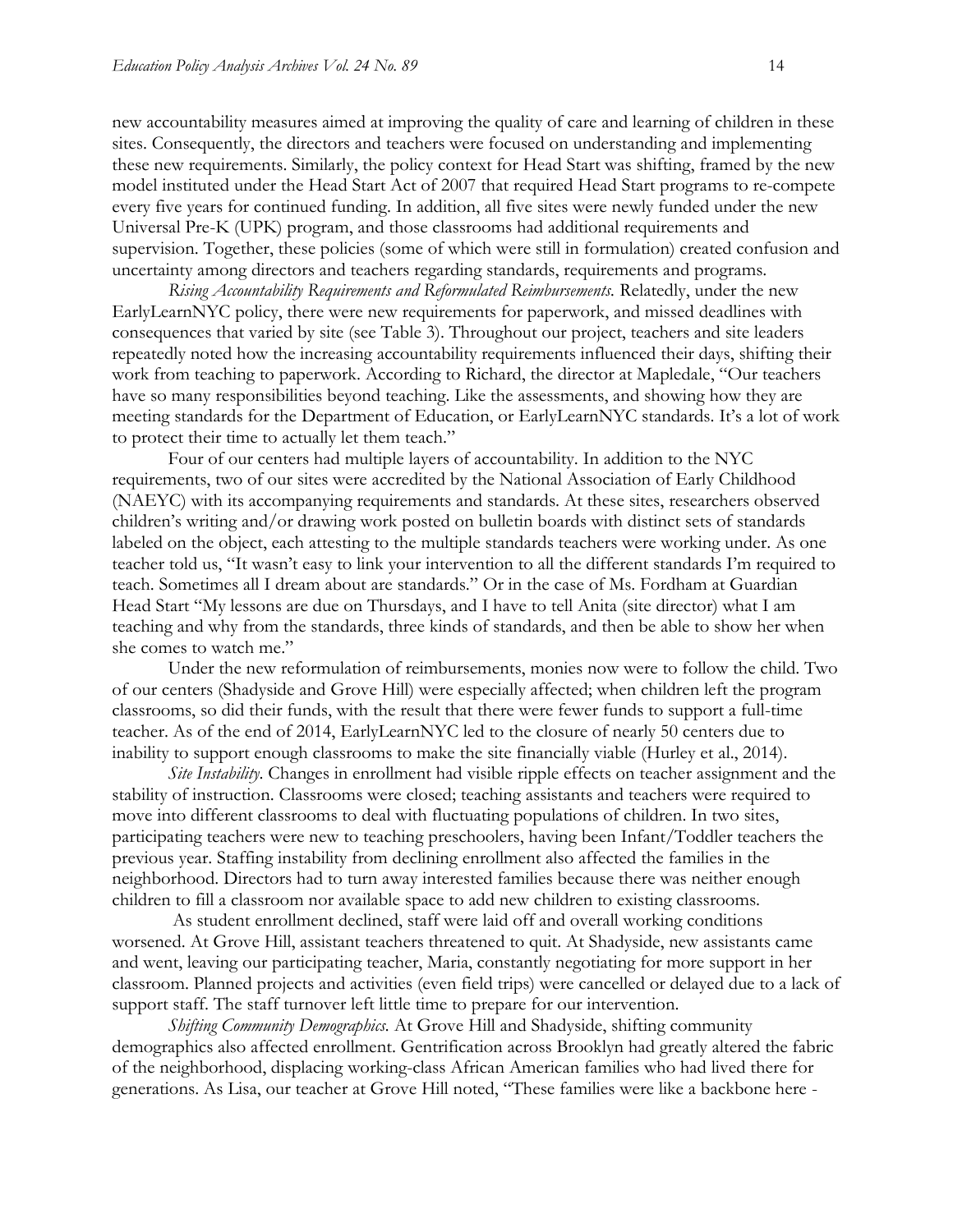working-class families who had resources, who had been here for a long time. Now they are leaving and the families that remain have a lot more needs."

On the other hand, Shadyside's enrollment was experiencing a shift from serving predominantly African American families in a historically African American neighborhood, to serving a growing population of Latino children and families. This naturally affected enrollment, but it also affected programming and staffing. Teachers needed to adapt to the language needs of emergent bilinguals who had previously represented a minor constituency in their program. For both sites, shifting demographics paired with the new policies under EarlyLearnNYC created serious constraints for enacting a new intervention.

Table 4

| Affordances            |                   |                |            |                  |
|------------------------|-------------------|----------------|------------|------------------|
|                        | Protected Teacher | Community/     | Supportive | Early Childhood  |
|                        | Preparation Time  | Site Resources | Leadership | Teacher Identity |
| Mitchell               | X                 | X              | X          |                  |
| Mapledale              | X                 | X              | X          | X                |
| Grove Hill             |                   |                |            |                  |
| Shadyside              |                   |                |            |                  |
| Guardian<br>Head Start | X                 |                |            | Χ                |

**Affordances.** Nevertheless, at three of the sites, certain affordances served as protective measures against the uncertainties that these new policy initiatives created. These *affordances* seemed to influence the extent to which our participating teachers were able to engage with and take up the intervention.

*Protected Teacher Preparation Time.* At both Mapledale and Mitchell, teacher planning and preparation time was heavily protected, giving both Maya and Damien at least one hour each day to prepare for their lessons. In contrast, teachers at Grove Hill and Shadyside did not have any preparation time. Lisa, at Grove Hill, told us, "If one child doesn't sleep, which almost always happens, or there is a staff meeting, then there is no time, and there isn't any time for me during the rest of the day, so sometimes I could be ready, but mostly I had to just do my best."

*Community/Site Resources.* Three of our sites, Mitchell, Mapledale and Guardian Head Start were each part of larger community-based initiatives. These organizations provided additional financial and material resources, such as safety-nets for funding gaps and teacher trainings across sites. In addition, two of our sites, Mitchell and Mapledale, were situated within large buildings that offered a multitude of community services such as a senior center, an afterschool program and a community health center and gym. Both sites benefited from the cross-connection of programs. Bulletin boards were filled with children's artwork about their families and their communities, and were reflected in conversations between children and teachers and in the daily curriculum.

*Supportive Leadership.* Some directors expressed strong support for the abilities of the participating teachers. Damien's site leader at Mitchell, indicated delight that "Damien is getting this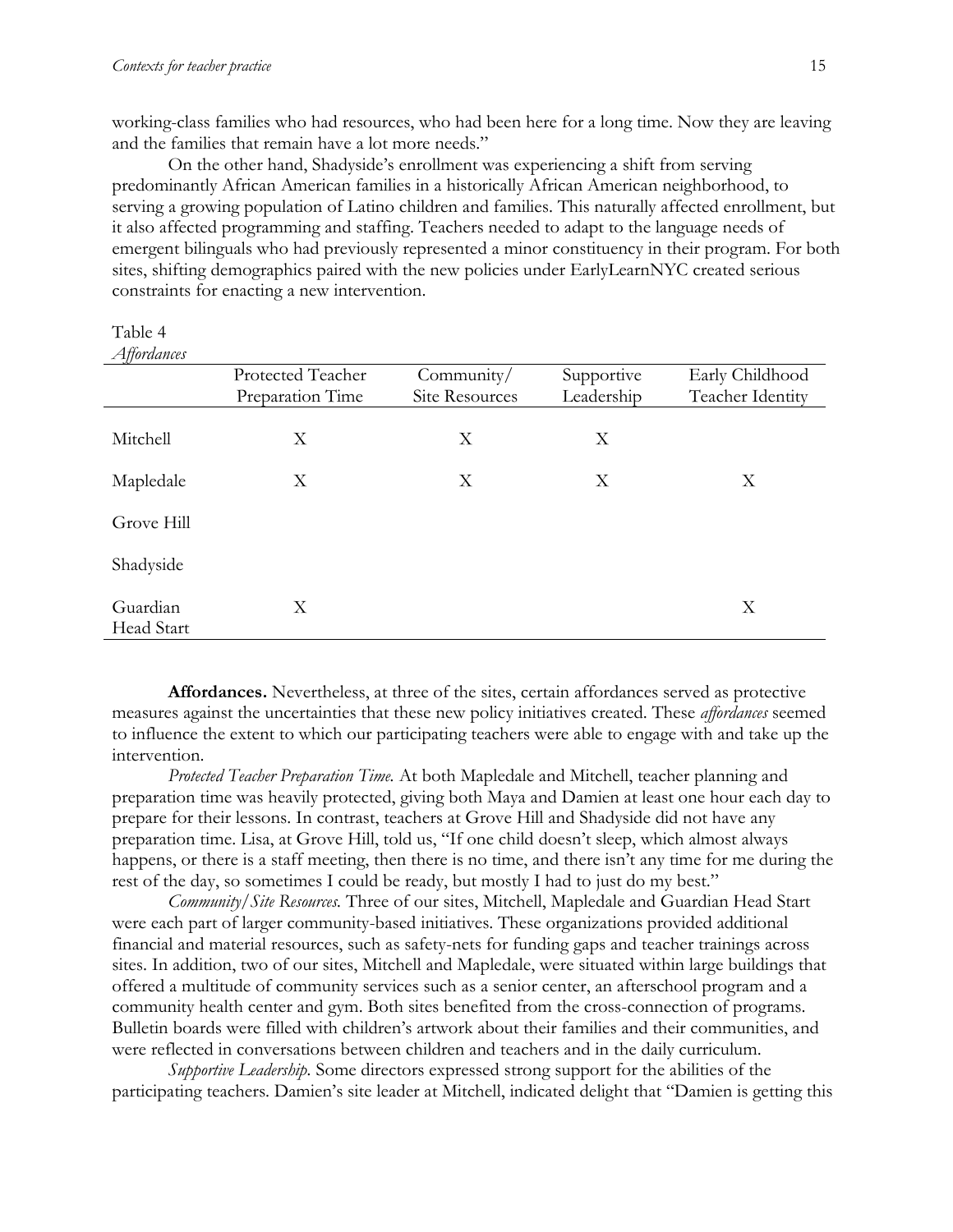confidence. We know he is a great teacher, and he is starting to know that too." At Mitchell and Mapledale, this respect was reflected in our interviews with the teachers. Maya and Damien both felt that they were being "invested in" as teachers. Their directors often expressed confidence and support in the teachers' abilities to make decisions, use good professional judgment, and provided an environment in which the teachers felt comfortable in taking risks. In these settings, the teachers seemed to willing and even eager to take on new challenges, as evidenced in their higher fidelity to the intervention lessons.

*Early Childhood Teacher Identity.* Relatedly, this affordance reflects the professional identities of participating teachers in the project. During observations, both Maya and Ms. Fordham would tell us explicitly why they made certain pedagogical or curricular choices within their classrooms. Their confidence and strong identities were reflected in their work as they engaged with the text sets. They brought their own ideas and approaches into their teaching, and integrated the themes throughout their daily practice. These choices reflected the teachers' rich professional knowledge of their students and what they felt their students needed, sometimes despite accountability constraints (Woodrow, 2007).

These constraints and affordances represent some of the contextual factors that influenced the enactment of our intervention. They reflect the political, institutional, specific site and classroom realities that our teachers were busy negotiating throughout our project. For some of our teachers, like Maya, the affordances overrode the constraints. But for others, the constraints were too overwhelming and did not allow them to concentrate on teaching. For example, teaching at Guardian Head Start had become a grinding daily act of compliance. Ms. Fordham's professional knowledge and decision-making power had long since been taken over by detailed lesson plans and high levels of accountability. The site director at Guardian was so focused on accountability that Ms. Fordham was fearful to use our text sets and accompanying lessons as anything more than a script, the exact opposite of our goal.

For Maria and Lisa, our teachers at Shadyside and Grove Hills, respectively, their role was more of a childcare provider than a teacher. At these two sites, the constraints of shifting community demographics, and the rising accountability and overall lack of resources under the new EarlyLearnNYC policies created powerful roadblocks to teaching. As a result, their focus was mostly on making it through the day, hoping to stop the inevitable closing of their sites.

#### **Conclusion**

Our central finding in this study is that contextual factors outside of schools affect what goes on inside them. Such outside factors including the shifting policies of funding and accountability for early childhood centers seemed to influence teachers' involvement and engagement with our intervention. Analyzing the individual variation through a single-subject withdrawal design, it was evident that some contexts provided more support for engagement than others. Subsequent analyses of the constraints and affordances in these contexts through our qualitative analyses helped our researchers to better understand the complicated issues faced by these centers.

According to Klingner and Boardman (2011), at least some of the challenges in educational research such as the persistent achievement gap between students of color and white students, can be explained by a research gap, a failure to conduct different types of research best suited for addressing complex issues in our schools. Randomized controlled trials have been highly useful for developing knowledge that something *can* work. However, *how* to make an intervention actually work reliably for different subgroups of students and teachers working under very different conditions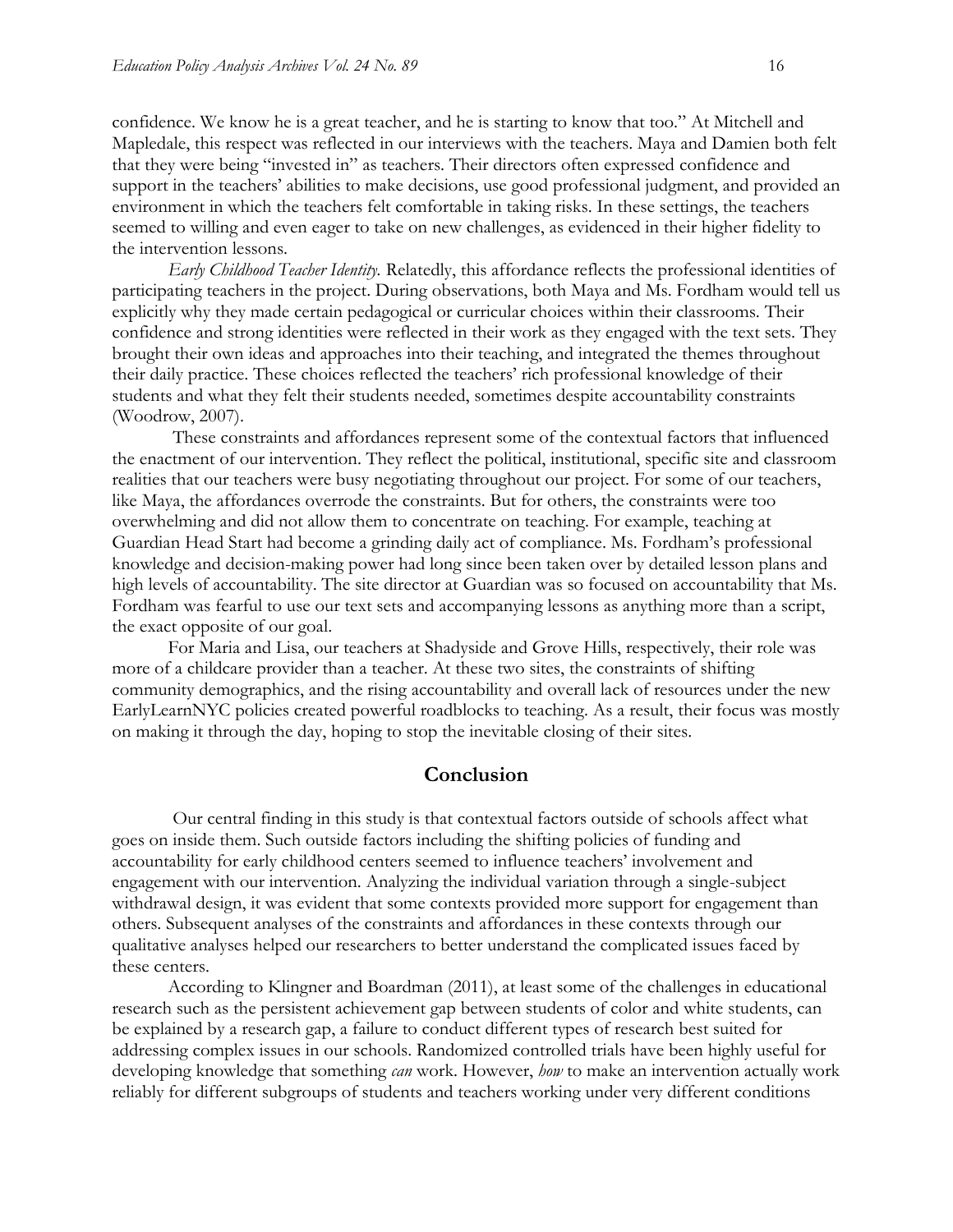requires designs that are more sensitive to diverse contexts and populations (Cobb, McClain, Lamberg, & Dean, 2003). Traditionally, educational researchers have undervalued the importance of these contextual conditions, preferring to control for these extraneous variables rather than to understand them.

In contrast, in this study we sought to better understand these factors. Examining the social validity of our program (Wolf, 1978), our efforts were to understand how the intervention was actually being experienced by the teachers it was supposed to help. The intervention was clearly aligned with the Common Core, a focus of preschool efforts in New York City; it emphasized asking higher-order questioning techniques, a skill that was often targeted in quality reviews in centers; and it provided a library of informational texts to both teachers and the families in these classrooms.

Nevertheless, our interviews indicated that it did not address those issues that were more central to these teachers. The political and policy context had changed dramatically, with new and additional standards, requirements, accountability and funding priorities. Four of our five centers were in jeopardy of being closed due to new and sudden declines in enrollment; our fifth center, Guardian Head Start, was required to re-compete for funding for the first time in over 30 years. Needless to say, our intervention could not address the issues that mattered most and that created the greatest challenges to their daily practice.

Often intervention study results like ours are simply dismissed out of hand as a failure of teachers to implement interventions with fidelity (Erickson, 2014). Certainly, the teachers in our study struggled to follow our intervention in the ways we envisioned in design sessions at the university. But merely describing the failure to reach fidelity does not explain why this is the case. It is not that fidelity doesn't matter; it is that *why* an intervention is not working, or doesn't matter to a teacher, needs to be better understood. Had our research stopped at merely evaluating the intervention, rather than scrutinizing the myriad of factors influencing their work, we would not have understood they ways in which policy shifts and other contextual factors were influencing teacher engagement (Dennis & O'Connor, 2012).

From this "context out" perspective, researchers can support teachers' instructional work with a better knowledge of the constraints and affordances at play, building on the knowledge of unique communities and sites of learning. This mixed method approach to understanding the role of context allowed us to better understand the ways in which policy shifts, such as EarlyLearnNYC were leading to a host of constraints on our teachers. While EarlyLearnNYC was implemented to both save money and improve care, as with so many policies, it "creat[ed]... a lifeworld... [with] consequences for all those involved in early childhood" (Ryan & Graue, 2009, p. 191). These consequences included a destabilization of learning environments for young children while the policy was transforming the ways in which provisions for care were made in New York City's low income communities (Hurley et al., 2014).

For our continuing work on *Books Aloud,* this research has powerful implications. First, it suggests that the meaningfulness of an intervention, even one with the best intentions, must be based on the participants' point of view. We cannot merely assume that a new program regarded as useful to a school administrator or Center Director will have meaning to those who are charged with enacting it. Rather, we must begin to engage practitioners more fully with researchers and others in development, testing, and enhancing the clinical work of schooling. Second, it suggests that a better understanding of the context would have more likely led to an intervention that was better designed to address difficult problems that the schools and centers were facing. Too often, solutions come from outside in, rather than inside out. And third, schools and centers are complex organizations, with many different actors assuming many different roles. Understanding this context would have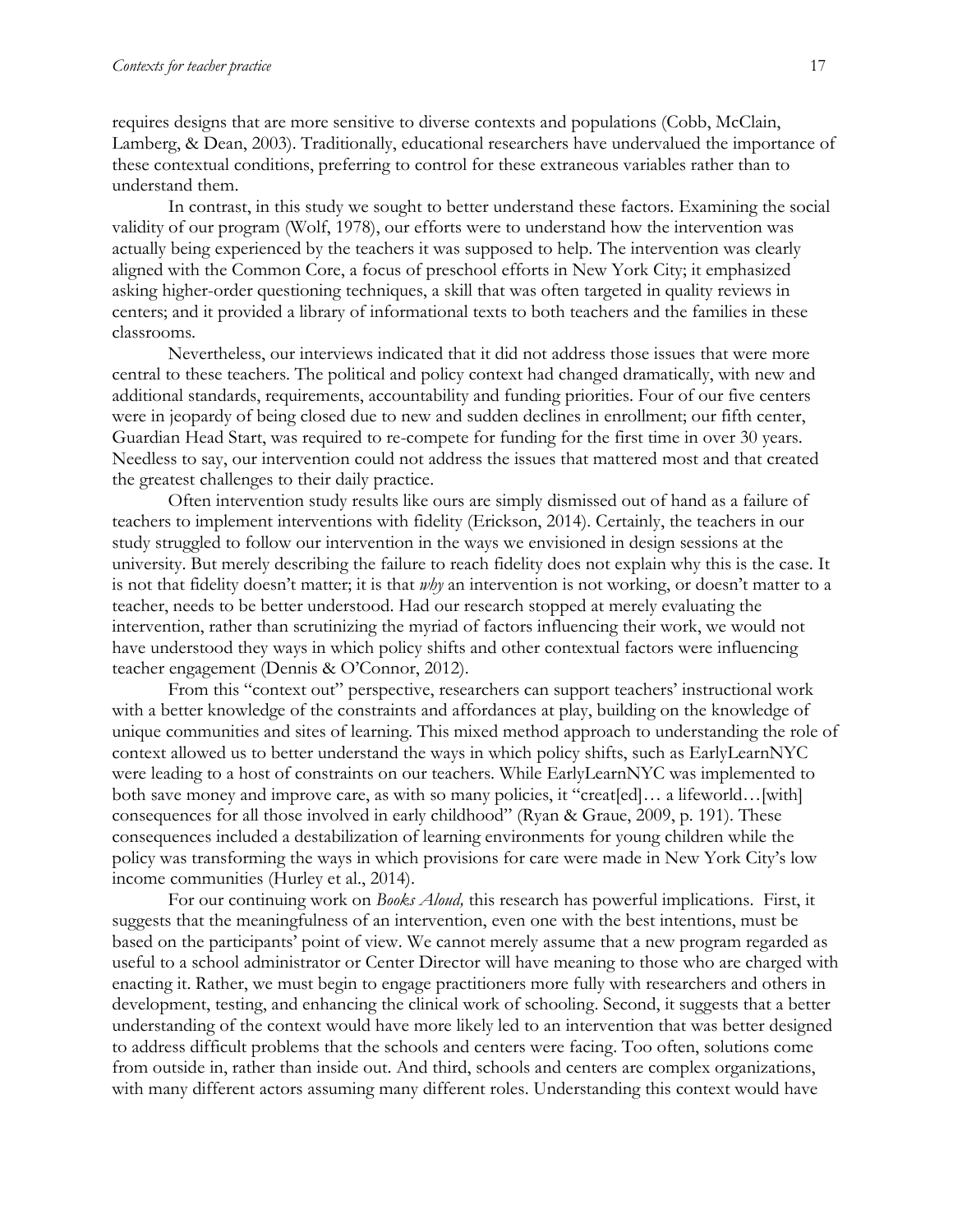helped us to take advantage of the enormous talents of individuals within the organization in ways that could have more effectively contributed to children's learning and development.

As Bryk (2015) has insightfully noted, accelerating how we learn to improve in schools will require us to view improvement as a science, and as a science, consider more thoughtfully how these contextual factors may contribute to outcomes. From a policy standpoint, this means a greater focus on developing systematic and organized methods with the explicit goals of improving outcomes. Too often, we have overlooked the necessary steps of learning from context and from the participants themselves. We certainly need to know what mechanisms work to help children and teachers create meaningful knowledge and learning experiences. However, as Jones, Pickard and Stronach (2008) note, educational research should be linked to "deep issues concerning learning and motivation, rather than tied to the evaluation of ephemeral initiatives in a naïve kind of 'what works' rationale in order to improve instructional outcomes in meaningful ways" (p. 27). These deep issues are often hidden from view when we do not know the contexts for teacher practice. Valuing what both "intervention in" and "classroom out" studies tell us about when, why, and how teachers take up evidence-based practices may inform "what works" approaches to improving educational outcomes.

While randomized controlled trials may be considered the gold standard for policymakers, mixed-method approaches to understanding how and why interventions may or may not work within real classrooms may be a better way to make sure that meaningful instructional improvements are actually taking place (Cobb et al., 2003). Although the drive for "what works" is laudable, we must not marginalize the existing wisdom, operational know-how, and local knowledge that may allow us to create and implement effective, local, and sustainable interventions within the unique contexts of teacher practice.

#### **References**

- Bova, A. (2011). Functions of "Why" questions asked by children in family conversations. *Procedia - Social and Behavioral Sciences*, *30*, 776–782. doi:10.1016/j.sbspro.2011.10.151
- Bryk, A. (2015). Accelerating how we learn to improve. *Educational Researcher, 44*(9), 467-477. doi:10.3102/0013189X15621543
- Cobb, P., McClain, K., Lamberg, T. D. S., & Dean, C. (2003). Situating teachers' instructional practices in the institutional setting of the school and district. *Educational Researcher*, *32*(6), 13–24. doi: 10.3102/0013189X032006013
- Cole, M. (1996). *Cultural psychology: A once and future discipline.* Cambridge: The Belknap Press of Harvard University.
- Dennis, S. E., & O'Connor, E. (2013). Reexamining quality in early childhood education: Exploring the relationship between the organizational climate and the classroom. *Journal of Research in Childhood Education*, *27*(1), 74-92. doi:10.1080/02568543.2012.739589
- Erickson, F. (2014). Scaling down: A modest proposal for practice-based policy research in teaching. *Education Policy Analysis Archives*, *22*(9) .http://dx.doi.org/10.14507/epaa.v22n9.2014
- Erickson, F., & Schultz, J. (1977). When is a context? *The Quarterly Newsletter of the Institute for Comparative Human Development*, *1*(2), 5-10. <http://lchc.ucsd.edu/Histarch/fe77v1n2.PDF#page=5>
- Hammond, M. (2009). What is an affordance and can it help us understand the use of ICT in education? *Education and Information Technologies*, *15*(3), 205-217. doi: 10.1007/s10639-009- 9106-z
- Head Start Bureau. (2012). Head Start child outcomes framework. *Head Start Bulletin, 70*, 44-50.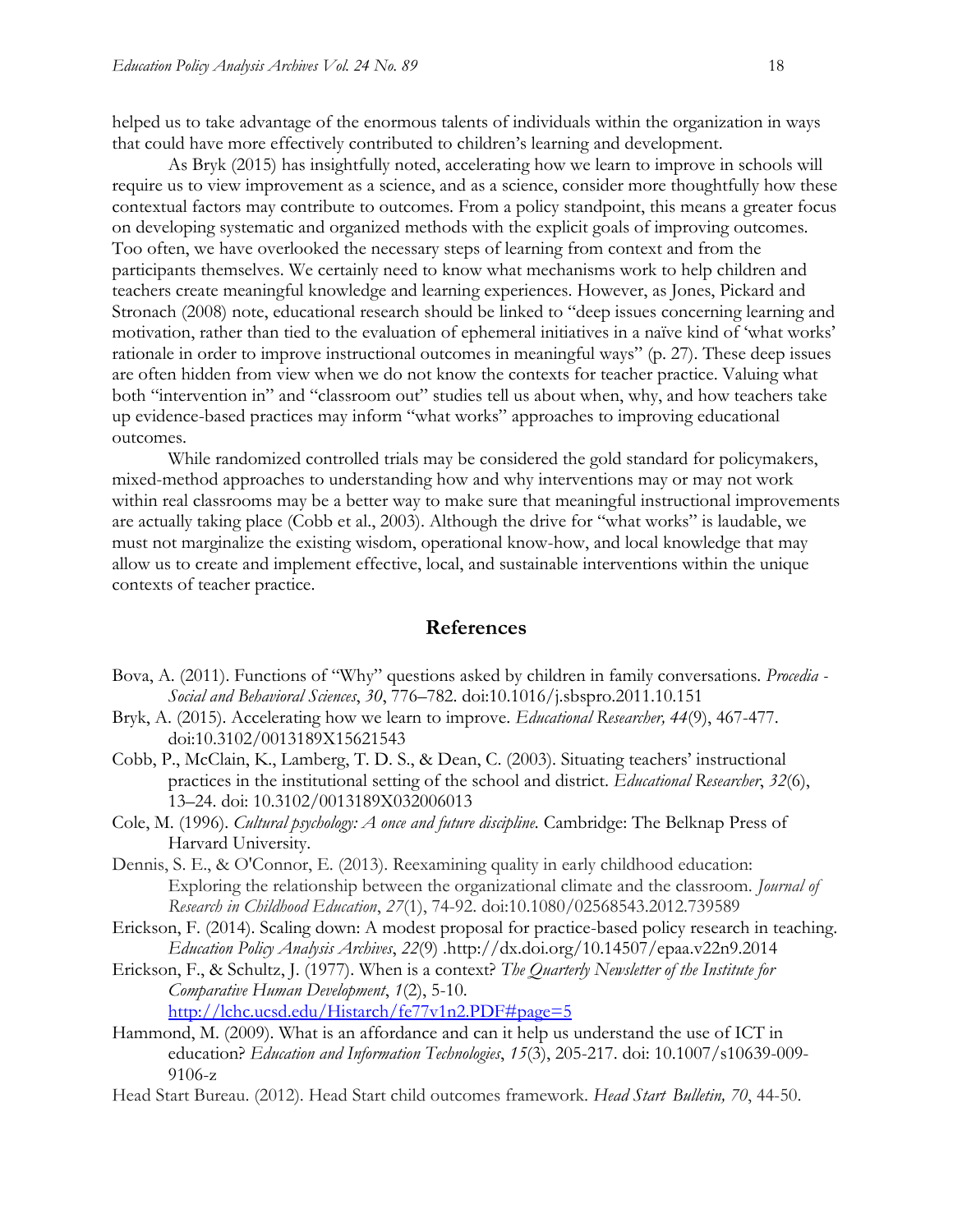- Hurley, K., Kramer, A., Rosenbaum, M., & Miller, A. (2014). *Big Dreams for New York City's Youngest Children: The future of early care and education*. New York: The New School.
- Jones, E., Pickard, A. & Stronach, I. (2008*). Primary schools: The professional environment*. Cambridge: University of Cambridge Faculty of Education. [http://www.primaryreview.org.uk/Downloads /Int\\_Reps/ 8.Settings](http://www.primaryreview.org.uk/Downloads%20/Int_Reps/%208.Settings-professionals/RS_62_report_Professional_environment_080418.pdf)[professionals/RS\\_62\\_report\\_Professional\\_environment\\_080418.pdf](http://www.primaryreview.org.uk/Downloads%20/Int_Reps/%208.Settings-professionals/RS_62_report_Professional_environment_080418.pdf)
- Kennewell, S. (2001). Using affordances and constraints to evaluate the use of information and communications technology in teaching and learning. *Journal of Information Technology for Teacher Education*, *10*(1-2), 101–116. doi:10.1080/14759390100200105
- Klingner, J.K. & Boardman, A.G. (2011). Addressing the "Research Gap" in special education through mixed methods. *Learning Disability Quarterly, 34*(208), 938-964. doi: 10.1177/0731948711417559
- Kratochwill, T. R., Hitchcock, J., Horner, R. H., Levin, J. R., Odom, S. L., Rindskopf, D. M. & Shadish, W. R. (2010). Single-case designs technical documentation. Retrieved from What Works Clearinghouse website: http://ies.ed.gov/ncee/wwc/pdf/wwc\_scd.pdf.
- No Child Left Behind Act of 2001, P.L. 107-110, 20 U.S.C. § 6319 (2002).
- Neuman, S. B. (1999). Books make a difference: A study of access to literacy. *Reading Research Quarterly, 34*, 286-312.
- Neuman, S. B. (2013). *Books Aloud: Improving access to literacy through school libraries*. Washington DC: Office of Elementary and Secondary Education, Innovative Approaches to Literacy Grant Program.
- Neuman, S. B. & McCormick, S. (Eds). (1995). *Single-subject experimental research: Applications for literacy.*  Newark, DE: International Reading Association.
- Neuman, S. B., Pinkham, A., & Kaefer, T. (2015). Supporting vocabulary teaching and learning in prekindergarten: The role of educative curriculum. *Early Education and Development, 26,* 988- 1011. doi: 10.1080/10409289.2015.1004517
- Pollard-Durodola, S. D., Gonzalez, J. E., Simmons, D. C., Davis, M. J., Simmons, L., & Nava-Walichowski, M. (2011). Using Knowledge Networks to Develop Preschoolers' Content Vocabulary. *The Reading Teacher*, *65*(4), 265–274. doi:10.1002/TRTR.01035
- Reardon, S., Greenberg, E., Kalogrides, D., Shores, K., & Valentino, R. (2013). *Left behind? The effect of No Child Left Behind on academic achievement.* Stanford, CA: Stanford University Press.
- Rogoff, B. (1990). *Apprenticeship in thinking*. Oxford: Oxford University Press.
- Ryan, S., & Graue, E. (2009). Examining a lifeworld: Early childhood policy in practice. *Contemporary Issues in Early Childhood*, *10*(3), 190–193. doi: 10.2304/ciec.2009.10.3.190
- Saldaña, J. (2012). *The coding manual for qualitative researchers.* New York: Sage Publications.
- Schorr, L. (1997). *Common purpose*. New York, NY: Anchor Books.
- Stake, R. (1995). *The art of case research*. Thousand Oaks, CA: Sage Publications.
- Wolf, M. (1978). Social validity: The case for subjective measurement or How applied behavior analysis is finding its heart. *Journal of applied behavior analysis*, *11*(2), 203-214. doi: 10.1901/jaba.1978.11-203
- Woodrow, C. (2007). W(H)ither the early childhood teacher : Tensions for early childhood professional identity between the policy landscape and the politics of teacher regulation. *Contemporary Issues in Early Childhood*, *8*(3), 233–243. doi: 10.2304/ciec.2007.8.3.233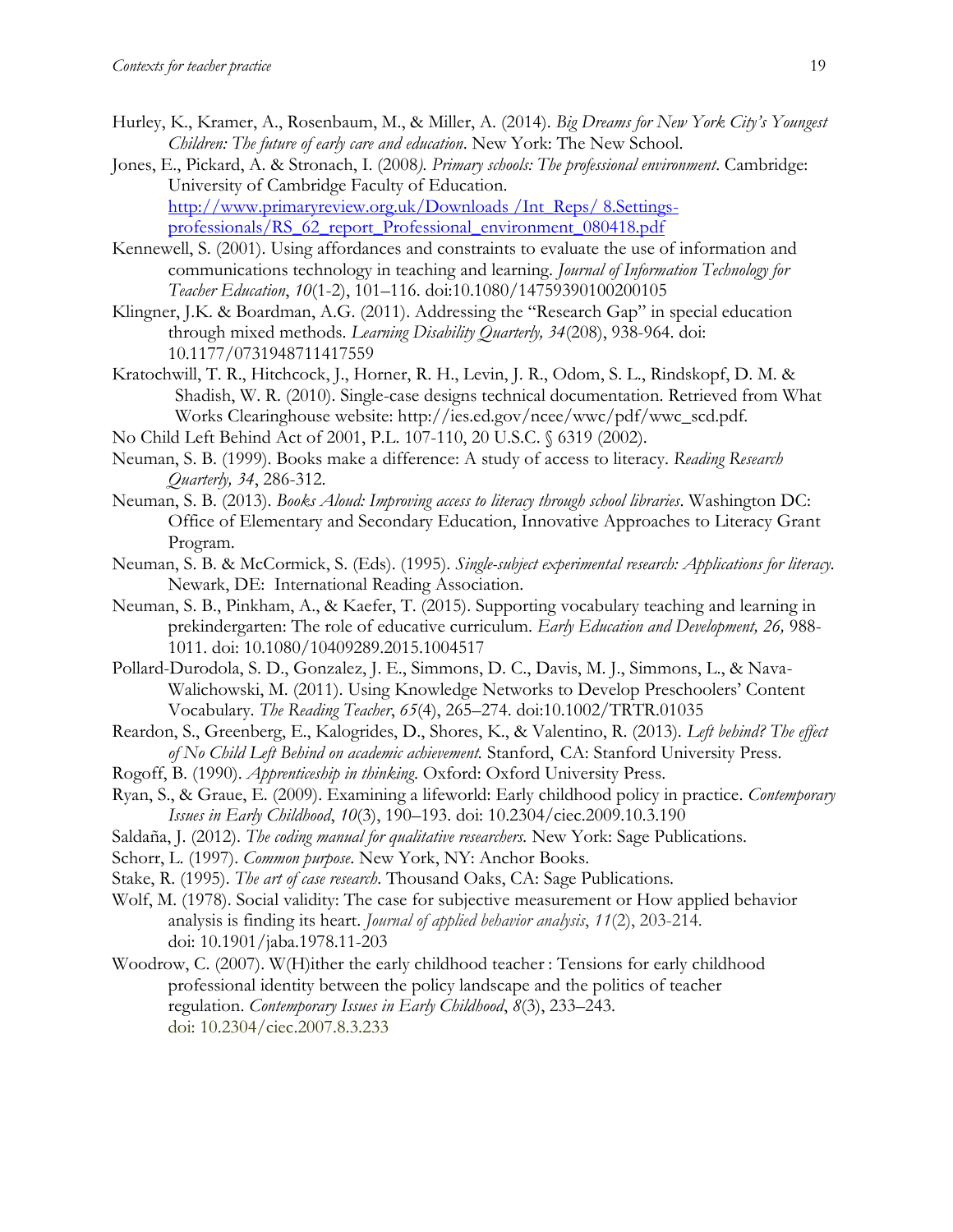## **About the Authors**

#### **Katherine K. Delaney**

University of Toledo

[katherine.delaney@utoledo.edu](mailto:katherine.delaney@utoledo.edu)

Katherine K. Delaney is an Assistant Professor of Early Childhood, Physical and Special Education at the Judith Herb College of Education at the University of Toledo. Her research and teaching interests include the intersections of early childhood education policies, teacher practices and children's experiences; public perceptions of early childhood education initiatives; teacher education and urban education.

#### **Susan B. Neuman**

New York University [sbneuman@nyu.edu](mailto:sbneuman@nyu.edu)

Susan B. Neuman is a Professor of Childhood and Literacy Education at the Steinhardt School of Culture, Education, and Human Development at New York University. Her research and teaching interests include early childhood policy, curriculum, and early reading instruction for children who live in poverty.

## education policy analysis archives

Volume 24 Number 89 August 22, 2016 ISSN 1068-2341

## ര

SOME RIGHTS RESERVED Readers are free to copy, display, and distribute this article, as long as the work is attributed to the author(s) and **Education Policy Analysis Archives,** it is distributed for noncommercial purposes only, and no alteration or transformation is made in the work. More details of this Creative Commons license are available at

http://creativecommons.org/licenses/by-nc-sa/3.0/. All other uses must be approved by the author(s) or **EPAA**. **EPAA** is published by the Mary Lou Fulton Institute and Graduate School of Education at Arizona State University Articles are indexed in CIRC (Clasificación Integrada de Revistas Científicas, Spain), DIALNET (Spain), [Directory of Open Access Journals,](http://www.doaj.org/) EBSCO Education Research Complete, ERIC, Education Full Text (H.W. Wilson), QUALIS A2 (Brazil), SCImago Journal Rank; SCOPUS, SOCOLAR (China).

Please contribute commentaries at http://epaa.info/wordpress/ and send errata notes to [Audrey.beardsley@asu.edu](mailto:Audrey.beardsley@asu.edu)

**Join EPAA's Facebook community** at<https://www.facebook.com/EPAAAAPE> and **Twitter feed** @epaa\_aape.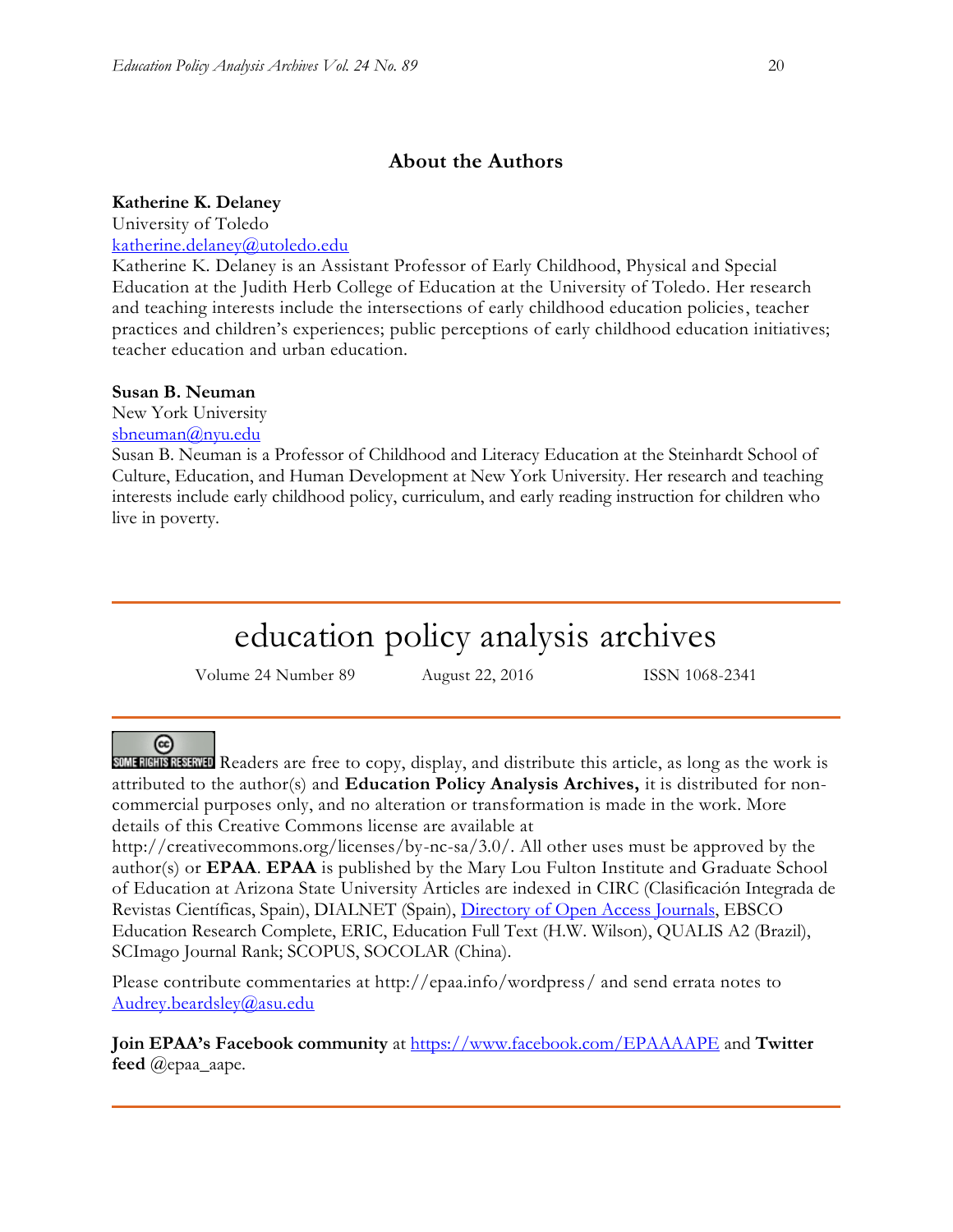### education policy analysis archives editorial board

Lead Editor: **Audrey Amrein-Beardsley** (Arizona State University) Editor Consultor: **Gustavo E. Fischman** (Arizona State University)

Associate Editors: **Sherman Dorn**, **David R. Garcia**, **Eugene Judson**, **Jeanne M. Powers** (Arizona State University) **Ronald Glass** University of

**Cristina Alfaro** San Diego State University

**Gary Anderson** New York University **Michael W. Apple** University of Wisconsin, Madison **Jeff Bale** OISE, University of Toronto, Canada

**David C. Berliner** Arizona State University

**Casey Cobb** University of Connecticut

**Arnold Danzig** San Jose State University

**Linda Darling-Hammond**  Stanford University

**Elizabeth H. DeBray** University of Georgia

**Chad d'Entremont** Rennie Center for Education Research & Policy

**John Diamond** University of Wisconsin, Madison

**Matthew Di Carlo** Albert Shanker Institute

**Michael J. Dumas** University of California, Berkeley

**Kathy Escamilla** University of Colorado, Boulder

**Melissa Lynn Freeman** Adams State College

**Rachael Gabriel** University of Connecticut

**Amy Garrett Dikkers** University of North Carolina, Wilmington

**Gene V Glass** Arizona State University

California, Santa Cruz **Jacob P. K. Gross** University of Louisville

**Julian Vasquez Heilig** California State University, Sacramento **Aaron Bevanot** SUNY Albany **Kimberly Kappler Hewitt** University of North Carolina Greensboro

**Aimee Howley** Ohio University **Noah Sobe** Loyola University

**Henry Braun** Boston College **Steve Klees** University of Maryland **Nelly P. Stromquist** University of

**Jaekyung Lee S**UNY Buffalo

**Jessica Nina Lester** Indiana University

**Amanda E. Lewis** University of Illinois, Chicago

**Chad R. Lochmiller** Indiana University

**Christopher Lubienski** University of Illinois, Urbana-Champaign

**Sarah Lubienski** University of Illinois, Urbana-Champaign

**William J. Mathis** University of Colorado, Boulder

**Michele S. Moses** University of Colorado, Boulder

**Julianne Moss** Deakin University, Australia

**Sharon Nichols** University of Texas, San Antonio

**Eric Parsons** University of Missouri-Columbia

**Susan L. Robertson** Bristol University, UK

**Gloria M. Rodriguez** University of California, Davis **R. Anthony Rolle** University of Houston

**A. G. Rud** Washington State University

**Eric M. Haas** WestEd **Patricia Sánchez** University of University of Texas, San Antonio **Janelle Scott** University of California, Berkeley **Jack Schneider** College of the Holy Cross

Maryland

**Benjamin Superfine** University of Illinois, Chicago

**Maria Teresa Tatto**  Michigan State University

**Adai Tefera** Virginia Commonwealth University

**Tina Trujillo** University of California, Berkeley

**Federico R. Waitoller** University of Illinois, Chicago

**Larisa Warhol** University of Connecticut

**John Weathers** University of Colorado, Colorado Springs

**Kevin Welner** University of Colorado, Boulder

**Terrence G. Wiley** Center for Applied Linguistics

**John Willinsky**  Stanford University

**Jennifer R. Wolgemuth** University of South Florida

**Kyo Yamashiro** Claremont Graduate University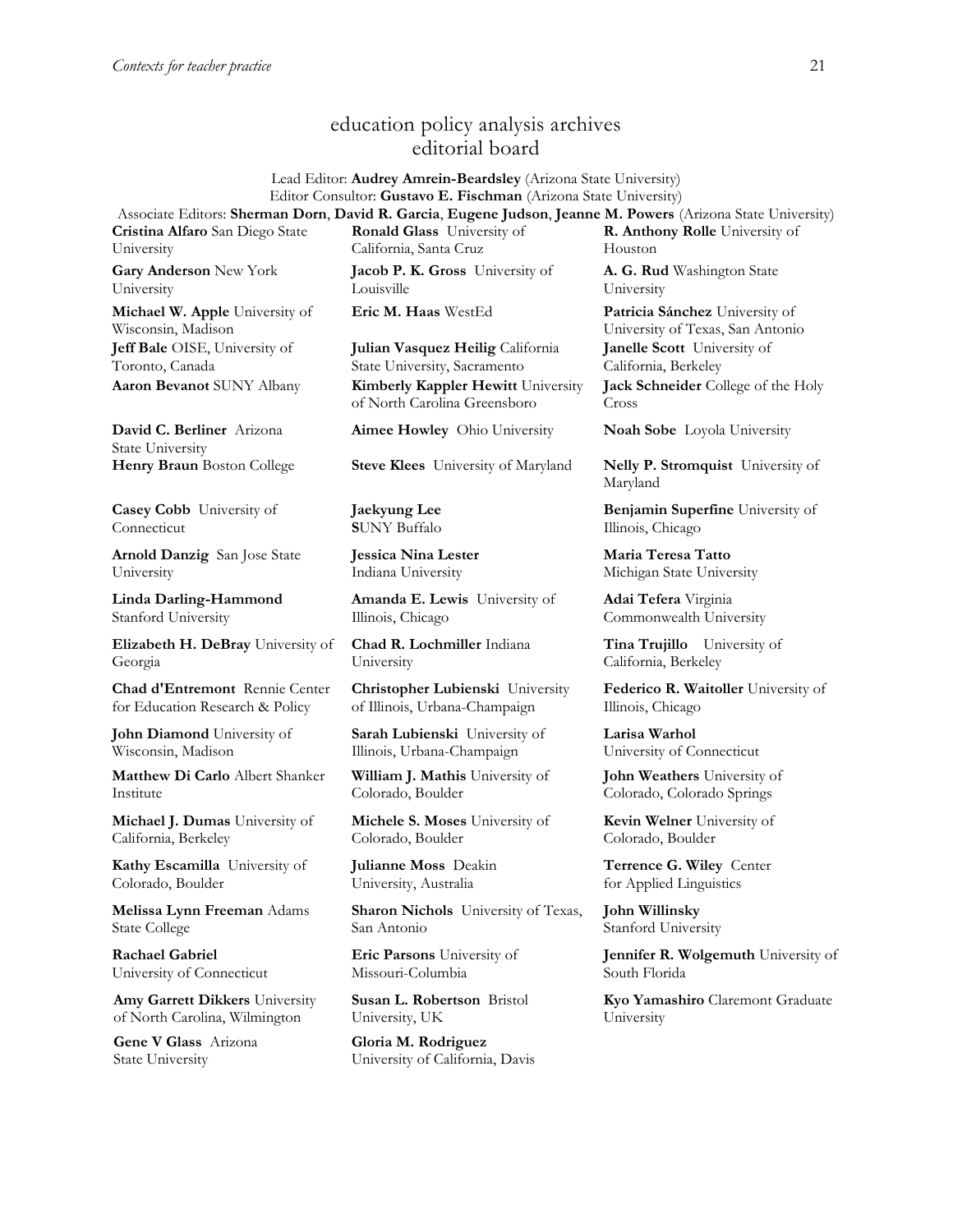## archivos analíticos de políticas educativas consejo editorial

Editor Consultor: **Gustavo E. Fischman** (Arizona State University) Editores Asociados: **Armando Alcántara Santuario** (Universidad Nacional Autónoma de México), **Jason Beech**, (Universidad de San Andrés), **Ezequiel Gomez Caride**, Pontificia Universidad Católica Argentina), **Antonio Luzon**, Universidad de Granada

**Claudio Almonacid** Universidad Metropolitana de Ciencias de la Educación, Chile **Miguel Ángel Arias Ortega**  Universidad Autónoma de la Ciudad de México **Xavier Besalú Costa**  Universitat de Girona, España

**[Xavier Bonal](javascript:openRTWindow() Sarro** Universidad Autónoma de Barcelona, España

**[Antonio Bolívar](javascript:openRTWindow() Boitia** Universidad de Granada, España

**[José Joaquín Brunner](javascript:openRTWindow()** Universidad Diego Portales, Chile **[Damián Canales Sánchez](javascript:openRTWindow()** Instituto Nacional para la Evaluación de la Educación, México

#### **Gabriela de la Cruz Flores** Universidad Nacional Autónoma de México

**[Marco Antonio Delgado Fuentes](javascript:openRTWindow()** Universidad Iberoamericana, México

**[Inés Dussel](javascript:openRTWindow()**, DIE-CINVESTAV, México

**[Pedro Flores Crespo](javascript:openRTWindow()** Universidad Iberoamericana, México

#### **Ana María García de Fanelli**  Centro de Estudios de Estado y Sociedad (CEDES) CONICET,

Argentina

**Juan Carlos González Faraco**  Universidad de Huelva, España

**María Clemente Linuesa**  Universidad de Salamanca, España

**Jaume Martínez Bonafé** Universitat de València, España

**Alejandro Márquez Jiménez**  Instituto de Investigaciones sobre la Universidad y la Educación, UNAM, México **María Guadalupe Olivier Tellez**, Universidad Pedagógica Nacional, México **[Miguel Pereyra](javascript:openRTWindow()** Universidad de Granada, España **[Mónica Pini](javascript:openRTWindow()** Universidad Nacional de San Martín, Argentina

**Omar Orlando Pulido Chaves** Instituto para la Investigación Educativa y el Desarrollo Pedagógico (IDEP) **[José Luis Ramírez](javascript:openRTWindow() Romero**

Universidad Autónoma de Sonora, México **[Paula Razquin](javascript:openRTWindow()** Universidad de San Andrés, Argentina

**José Ignacio Rivas Flores** Universidad de Málaga, España **[Miriam Rodríguez Vargas](javascript:openRTWindow()** Universidad Autónoma de Tamaulipas, México **José Gregorio Rodríguez**  Universidad Nacional de Colombia, Colombia

**[Mario Rueda Beltrán](javascript:openRTWindow()** Instituto de Investigaciones sobre la Universidad y la Educación, UNAM, México **José Luis San Fabián Maroto**  Universidad de Oviedo, España

**[Jurjo Torres Santomé](javascript:openRTWindow()**, Universidad de la Coruña, España

**[Yengny Marisol Silva Laya](javascript:openRTWindow()** Universidad Iberoamericana, México **Juan Carlos Tedesco** Universidad Nacional de San Martín, Argentina

**Ernesto Treviño Ronzón** Universidad Veracruzana, México

**[Ernesto Treviño](javascript:openRTWindow() Villarreal** Universidad Diego Portales Santiago, Chile **[Antoni Verger Planells](javascript:openRTWindow()** Universidad

Autónoma de Barcelona, España

#### **[Catalina Wainerman](javascript:openRTWindow()**

Universidad de San Andrés, Argentina

**Juan Carlos Yáñez Velazco** Universidad de Colima, México